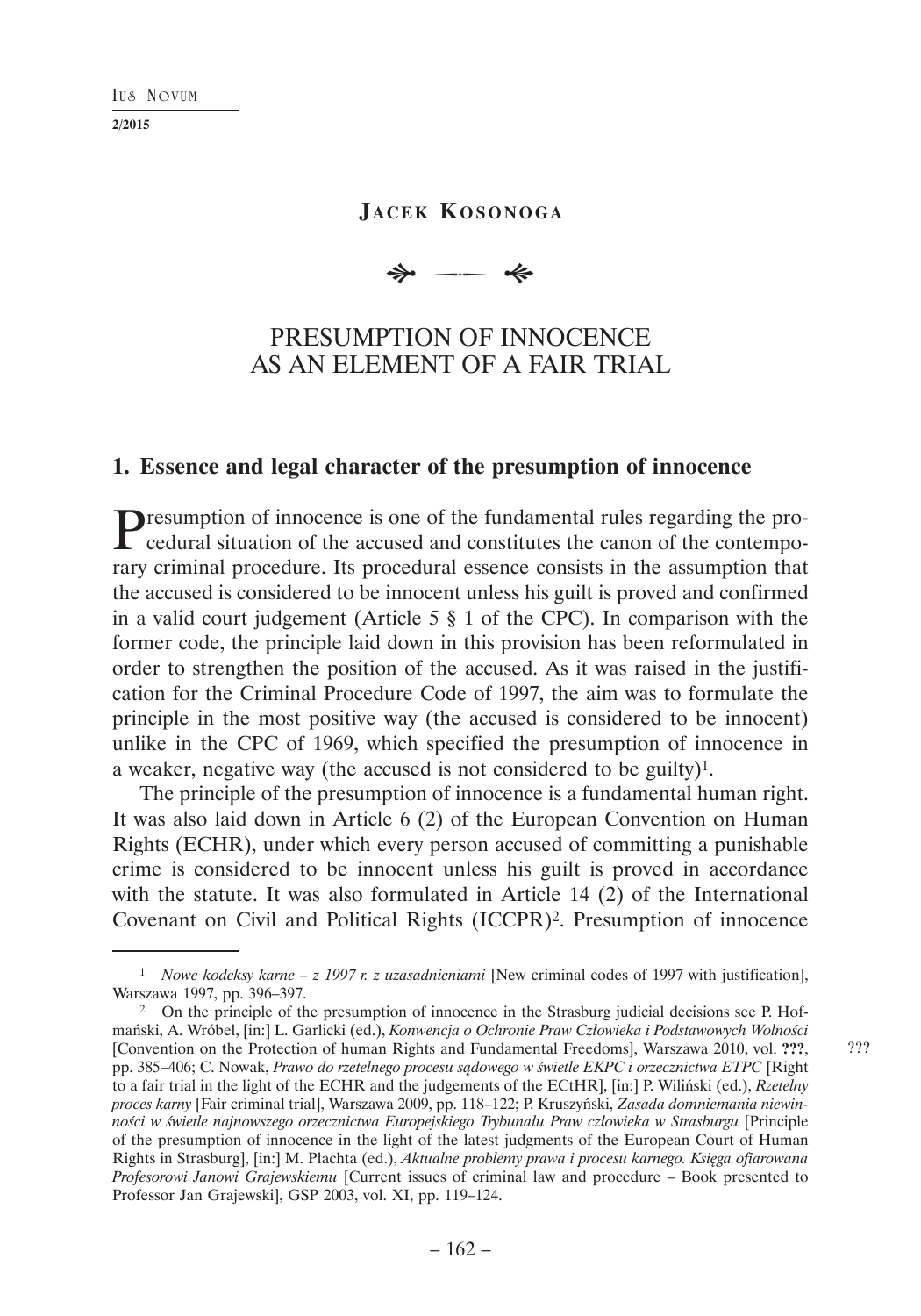is also a constitutional principle regulated in Article 42 (3) of the Constitution of the Republic of Poland, under which everybody is considered to be innocent unless his guilt is pronounced in a valid court judgement. Thus, the Constitution treats presumption of innocence in a little broader way, not only as an objective principle in criminal proceeding but also as a guarantee of rights that 'every' person is entitled to being accused of committing a crime carrying a repressive penalty. Under the Constitution, the principle of innocence is not applied only to persons who have the formal status of the accused, which means that the legislator did not narrow it to the criminal proceeding (the so-called external aspect of the principle of innocence)3.

The broad understanding of the principle of innocence is commonly adopted in judicial decisions of the Constitutional Tribunal. It has been highlighted many times that because of the function to provide a guarantee, the principle of innocence is formulated in a special way; from the constitutional perspective it is not just a rule of proving guilt but a manifestation of one of the general assumptions that are the basis of legal order. This is why it is necessary to be particularly responsible when establishing limits for the application of this presumption. The principle constitutes one of the fundamental and commonly accepted principles of a democratic state; it is one of the essential elements determining the position of a citizen in the society and in relation to the authorities, guaranteeing appropriate treatment, especially in case of suspicion of committing a crime. This presumption is strictly connected with personal immunity and the protection of human dignity and freedom, which are considered to be inherent and inalienable goods (Article 30 of the Constitution)4.

The principle of innocence in the internal meaning (Article 5 § 1 of the CPC), however, represents the statutory assumption of innocence of the accused that is in force in a given trial until his guilt is proved and pronounced in a valid court judgement. It is a legal assumption that is rebuttable (*praesumptio iuris tantum*), which means that it stops working when it is proved to be wrong. Otherwise the accused should be considered innocent. Thus, the acquittal must be pronounced both when the accused is proved innocent and when his guilt is not proved<sup>5</sup>.

<sup>3</sup> For more see: W. Wróbel, *O dwóch aspektach konstytucyjnej zasady domniemania niewinności*  [On two aspects of the constitutional principle of the presumption of innocence], [in:] K. Krajewski (ed.), *Nauki penalne wobec problemów współczesnej przestępczości. Księga jubileuszowa z okazji 70 rocznicy urodzin Prof. A. Gaberle* [Penal science towards the problems of contemporary criminality – Professor A. Geberle's 70th birthday jubilee book], Warszawa 2007, p. 332.

<sup>4</sup> Judgement of the Constitutional Tribunal of 16 May 2000, P 1/99, OTK 2000, no. 4, item 11; also see judgement of the Constitutional Tribunal of 27 February 2001, K 22/00, OTK 2001, no. 3, item 48, judgement of the Constitutional Tribunal of 3 November 2004, K 18/03, OTK-A 2004, no. 10, item 103, judgement of the Constitutional Tribunal of 29 January 2002, K 19/01, OTK-A 2002, no. 1, item 1.

<sup>&</sup>lt;sup>5</sup> For more see: A. Murzynowski, *Istota i zasady procesu karnego* [Essence and principles of the criminal proceeding], Warszawa 1994, p. 247 and the following; also see: P. Kruszyński, *Zasada domniemania niewinności w polskim procesie karnym* [Principle of the presumption of innocence in the Polish criminal proceeding], Warszawa 1983, pp. 43–48; J. Nelken, *Domniemania w procesie karnym* [Presumptions in the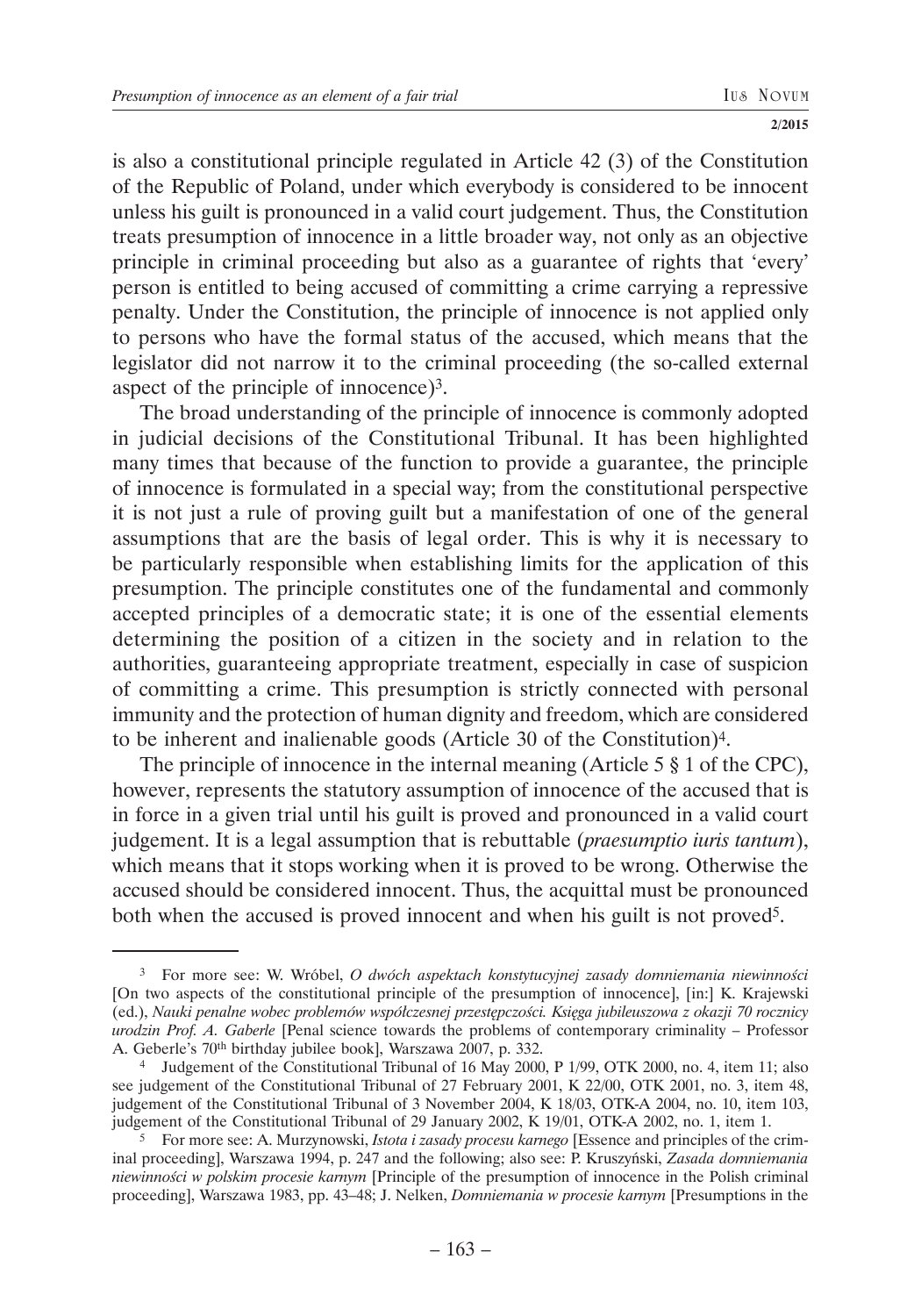The doctrine distinguishes three basic theoretical conceptions of the discussed principle. The first one, the so-called subjective one, expresses the obligation imposed on the proceeding organs to assume – until a valid judicial decision is issued – that the accused is innocent and to treat him according to this assumption. It emphasises the assessment made by the proceeding organ. According to the second conception, the accused shall be treated as an innocent person regardless of personal opinions of the officer of the proceeding organ. The objective expression of the principle of innocence results from the statutory obligation to regard the accused to be innocent even if the proceeding organ were convinced of his guilt. On the other hand, the third conception – the so-called humanistic scepticism – is based on two assumptions. Firstly, it assumes the obligation to treat the accused as an innocent person, i.e. treating him in such a way that would emphasise that he has not been found guilty. But this results from the statutory obligation, not the organ's internal conviction. Secondly, it is necessary to meet a requirement of critical attitude to the accusation against him. The proceeding organ should be critical enough to doubt – until guilt is proved – if the accused is guilty; it should be open to the possibility of accepting the conception that is favourable for the accused6.

The first interpretation may raise some doubts. It does not seem to be possible to regulate the proceeding organ's sphere of psychical feelings7. Moreover, such a solution would limit the possibility of analysing the issue of guilt and the proceeding organ's conviction of the guilt of the accused – although not equivalent to proving it – accompanies many proceeding-related decisions that are prior to the valid court judgement, as e.g. temporary arrest. This is why the last conception, which is an extension of the objective attitude, seems to be most appropriate. It best expresses the essence of the principle because – simplified – requires that the presumption of innocence should be treated relatively not only

criminal proceeding], NP 1970, no. 11, p. 1590 and the following; L. Schaff, *Problematyka domniemanie niewinności w postepowaniu przygotowawczym* [Presumption of innocence in the preparatory proceeding], NP 1954, no. 9, p. 16 and the following.

<sup>6</sup> S. Waltoś, *Proces karny. Zarys systemu* [Criminal proceeding. System outline], Warszawa 2005, p. 244; Ł. Wożniak, *Zasada domniemania niewinności – zagadnienia podstawowe* [Principle of innocence – basic issues], [in:] J. Czapska, A. Gaberle, A. Światłowski, A. Zoll (ed.), *Zasady procesu karnego wobec wyzwań współczesności. Księga ku czci Profesora Stanisława Waltosia* [Principles of the criminal proceeding vs. challenges of our Times. Book in honour of Professor Stanisław Waltoś], Warszawa 2000, p. 357; for more see P. Kruszyński, *Zasada domniemania niewinności w polskim…* [Principle of the presumption of innocence in the Polish…], p. 11 and the following, A. Tęcza-Paciorek, *Zasada domniemania…* [Principle of the presumption…], p. 63 and the following; also see M. Cieślak, *O "zasadzie domniemania winy", czyli splot nieporozumień* [On the 'principle of the presumption of guilt', i.e. conjunction of misunderstangs], NP 1955, no. 3, p. 64 and the following; L. Schaff, *Problematyka domniemania niewinności w postepowaniu przygotowawczym* [Issue of the presumption of innocence in the preparatory proceeding], NP 1954, no. 9, p. 16 and the following; *ibid.*, *W obronie domniemania niewinności* [In defence of the presumption of innocence], NP 1955, no. 7–8, p. 89 and the following; M. Szerer, *O niepotrzebie domniemania niewinności. Uwagi w związku z artykułem prof. Schaffa* [On the unnecessity of the presumption of innocence – Comments in connection with Professor Schaff's article], NP 1955, no. 3, p. 69 and the following. 7 See S. Waltoś, *Proces karny*… [Criminal proceeding…], p. 243.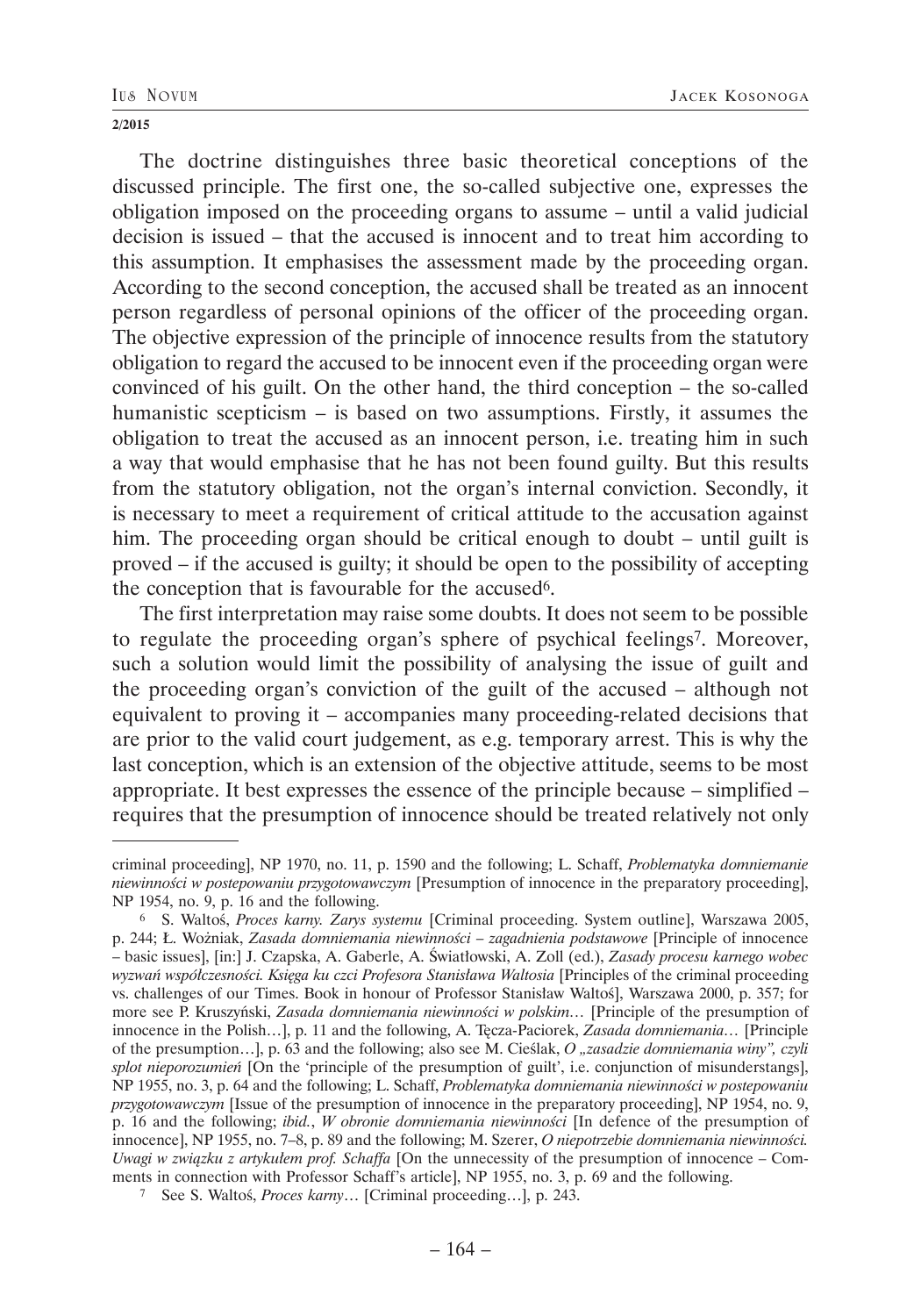towards the accused but also towards the act that is subject to the accusation. The objective conception is also adopted in court decisions<sup>8</sup>.

## **2. Scope of the principle of innocence**

The presumption of innocence is applied with the start of the proceeding against a given person. Otherwise, it is conducted in connection with a certain act, which means that no person has become subject to the presumption. In other words, there must be a perpetrator between an act and guilt. In Article 5 § 1 of the CPC, a term 'the accused' is used, in a broad sense (Article 71 § 3 of the CPC), which means that the term refers to a suspect in the preparatory proceeding. However, the specification made by the legislator in Article 5 § 1 of the CPC is of secondary importance in the context of the broad formulation of the principle of innocence in Article 42 (1) of the Constitution. This provision lays down that the principle of innocence is applied to "everyone", regardless of his proceeding-related status, which makes it possible to assume that it is also applied to a suspect.

The moment at which the presumption of innocence stops being applied raises fewer doubts. Both Article 42 (3) of the Constitution and Article 5 § 1 of the CPC require that the guilt be pronounced in a valid judgement. This means that the presumption of innocence is also applied in the appeal proceeding. However, it is justifiable to notice that the presumption of innocence protects the accused at this stage only when guilt is under discussion. In case the criminal proceeding concerns only the issue of punishment, the judgement pronouncing guilt is already in force, thus the presumption has already been rebutted9.

The protection resulting from the presumption of innocence expires in the proceedings taking place when the judgement in which the guilt was pronounced comes into force; however, it is applied again in case the judgement is annulled as a result of a special appeal or resumption of the proceeding until the new valid pronouncement of guilt<sup>10</sup>. The moment of the annulment of the valid judgement is taken into account, not the fact that a special appeal was filed<sup>11</sup>.

 <sup>8</sup> Judgment of the Supreme Court of 18 March 2009, IV KK 380/08, OSN Prokuratura i Prawo 2009, no. 10, item 14. 9 P. Hofmański, E. Sadzik, K. Zgryzek, *Kodeks postępowania karnego. Komentarz* [Criminal Pro-

cedure Code – Commentary], vol. I, Warszawa 2011, p. 65; also see judgement of the Supreme Court of 13 November 2007, IV KK 359/07, Legalis, judgement of the Supreme Court of 26 September 2000, V KKN 325/00, Legalis.

<sup>10</sup> W. Grzeszczyk, *Kodeks karny. Komentarz* [Criminal Code – Commentary], Warszawa 2012, p. 24; P. Hofmański, E. Sadzik, K. Zgryzek, *Kodeks postępowania karnego*… [Criminal Procedure Code…], pp. 65–66; P. Kruszyński, *Zasada domniemania niewinności w polskim*… [Principle of the presumption of innocence in the Polish…], p. 191.

<sup>11</sup> See Z. Gostyński, S. Zabłocki, [in:] R. Stefański, S. Zabłocki (ed.), *Kodeks postępowania karnego. Komentarz* [Criminal Procedure Code – Commentary], vol. I, Warszawa 2003, pp. 210–211; Ł. Wożniak, *Zasada domniemania niewinności*… [Principle of the presumption of innocence…], p. 358.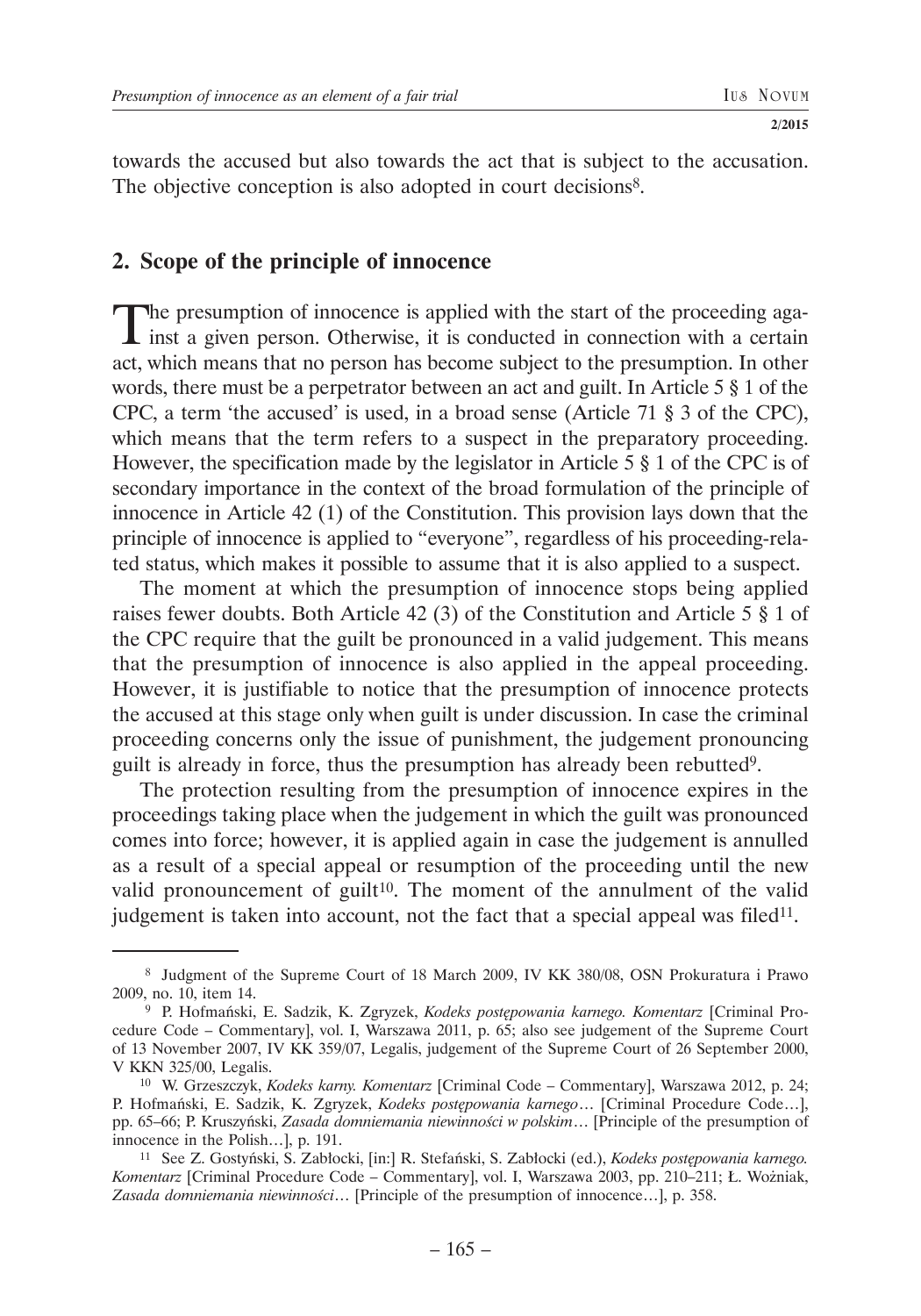# **3. Presumption of innocence from the proceeding perspective**

## **3.1. Presumption of innocence functions**

The presumption of innocence principle has several functions in the criminal proceeding, including guaranteeing, protective, compensational and activating ones12. The presumption of innocence principle results especially in, inter alia:

- the obligation to treat the accused as an innocent person until the valid judgement is made;
- the obligation to make an effort to prove the guilt of the accused and acquire evidence;
- letting the accused be passive in the proceeding with no negative legal consequences for him:
- the obligation to issue an acquittal in case insufficient evidence confirming guilt of the accused or doubtful evidence;
- a requirement to limit the indispensable minimum of restrictions on the rights and freedoms of the accused at trial;
- the obligation to respect the good reputation of the accused<sup>13</sup>.

It is also assumed that the presumption of innocence principle imposes on the proceeding organ an obligation to examine all possible circumstances of the case connected with the accountability of the accused in an objective way, regardless of the evidence incriminating him, and the subjective conviction of his guilt<sup>14</sup>. Although the relation between the presumption of innocence and the principle of objectivism is evident, the rules cannot be identified with one another. The obligation to take into account circumstances that are and are not to the advantage of the accused results directly from Article 4 of the CPC.

## **3.2. The material burden of proof**

The presumption of innocence results in a series of procedural consequences. One of them is that the so-called material burden of proof is the obligation imposed on the public prosecutor15. Judicial decisions are right to emphasise

<sup>12</sup> For more see P. Kruszyński, *Zasada domniemania niewinności w polskim*… [Principle of the presumption of innocence in the Polish…], p. 31 and the following; A. Tęcza-Paciorek, *Zasada domniemania niewinności w polskim procesie karnym* [Principle of the presumption puff innocence in the Polish criminal proceeding], Warszawa 2012, p. 74 and the following, p. 428.

<sup>13</sup> A. Tęcza-Paciorek, *Zasada domniemanie niewinności*… [Principle of the presumption of innocence…], p. 428; also see A. Murzynowski, *Istota i zasady procesu karnego* [Essence and the principles of the criminal proceeding], Warszawa 1994, pp. 254–255; P. Kruszyński, *Zasada domniemania niewinności w polskim*… [Principle of the presumption of innocence in the Polish…], p. 29 and 102.

<sup>14</sup> A. Murzynowski, *Istota i zasady procesu karnego*… [Essence of the criminal proceeding…], p. 255.

<sup>15</sup> For more on the burden of proof see M. Klejnowska, *Wyjątki od reguł ciężaru dowodu w procesie karnym* [Exceptions to the rules of the burden of proof in the criminal proceeding], Ius et Administratio, 2004, no. 1, p. 45 and the following; J. Skorupka, *Ciężar dowodu i ciężar dowodzenia w procesie karnym* [Burden of proof and burden of proving in the criminal proceeding], [in:] T. Grzegorczyk (ed.), *Funkcje*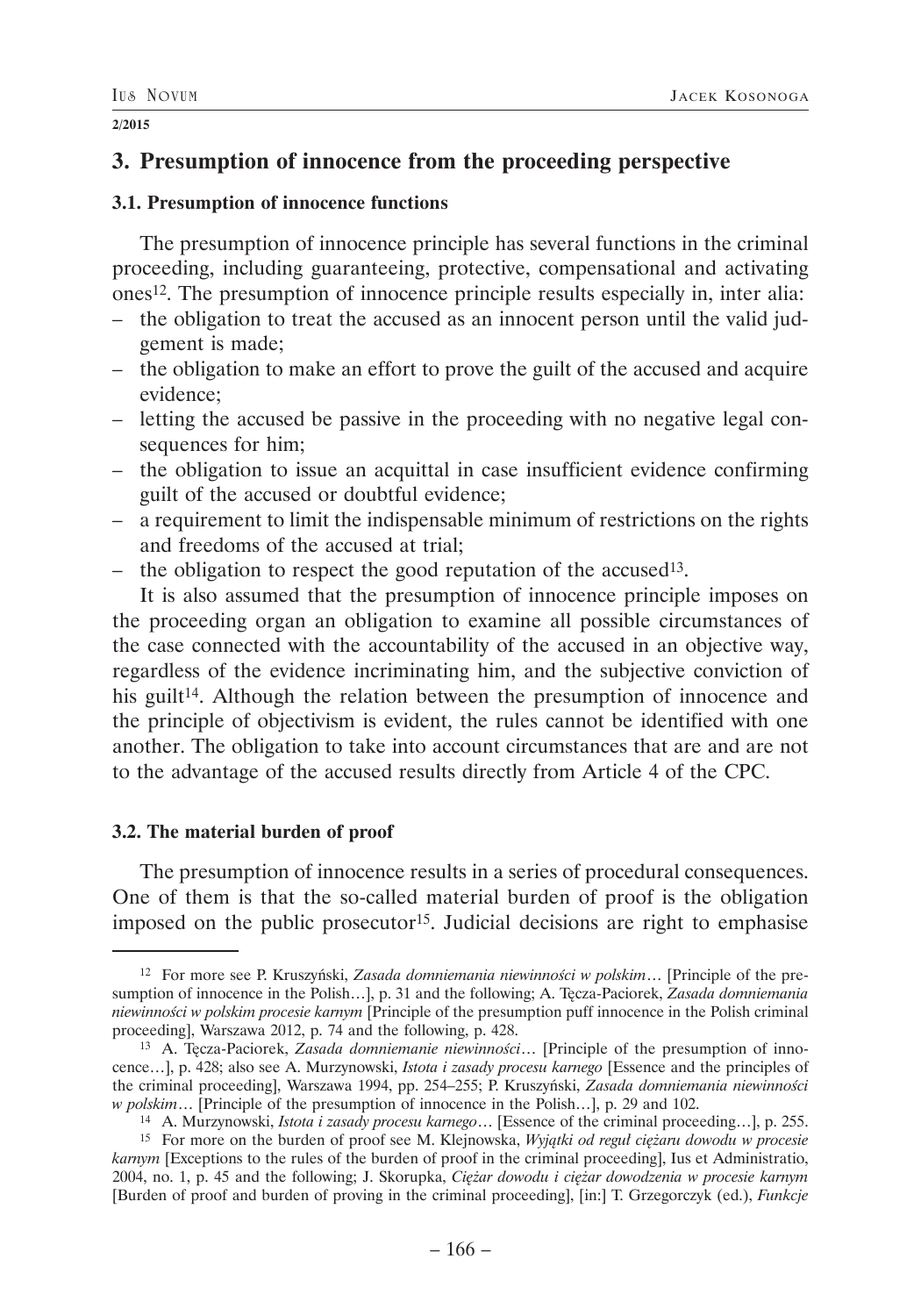that it is not the accused that must prove his innocence, but it is the prosecutor who must prove that the accused is guilty. At the same time, to prove means to confirm by providing direct or indirect proofs in a way that does not raise doubts<sup>16</sup>. The proof of guilt must be complete, certain and undoubted<sup>17</sup>.

There is an exception, however. The material burden of proof is the obligation imposed on the accused in defamation cases. In order to be made exempt from punishment, the defamer must prove that the statement he has made is true. The burden of proof is not the obligation of the complainant who has been defamed18. The reversed burden of proof is also envisaged in Article 45 § 2 of the CC with respect to proving that the possessed property does not constitute income obtained as a result of crime19. However, there are justified doubts whether this solution is in compliance with Article 42 (3) of the Constitution of the Republic of Poland20.

Thus, the principle of innocence results in the necessity of proving a thesis that the accused is guilty of committing an act he was charged with in order to be approved of as a fact and constitute grounds for conviction. On the other hand,

17 Judgement of the Supreme Court of 24 February 1999, V KKN 362/97, OSN Prokuratura i Prawo 1999, no. 7–8, item 11.

*procesu karnego. Księga jubileuszowa Profesora Janusza Tylmana* [Functions of the criminal proceeding – Professor Janusz Tylman jubilee book], Warszawa 2011, p. 123 and the following; P. Girdwoyń, *Rozkład ciężaru dowodu w procesie karnym a taktyka obrony. Uwagi na tle polskiego i niemieckiego stanu prawnego* [Distribution of the burden of proof in the criminal proceeding vs. the defennce tactics. Comments iagainst the background of the Polish and German legal state], Studia Iuridica 2004, vol. XLIII, p. 25 and the following; J. Nelken, *Ciężar dowodowy w procesie karnym* [Burden of proof in the criminal proceeding], NP 1969, no. 6, p. 880 and the following.

<sup>16</sup> Judgement of the Court of Appeal in Lodz of 25 May 1995, II AKr 120/95, OSN Prokuratura i Prawo 1996, no. 7–8, item 20.

<sup>18</sup> For more see inter alia M. Skwarzyński, *Charakter prawny przepisu art. 213 kodeksu karnego* [Legal character of the provision of Article 213 of the CC], Prokuratura i Prawo 2008, No. 7–8, p. 198 and the following; G. Artymiak, *Rozłożenie ciężaru dowodu w sprawach o zniesławienie* [Distribution of the burden of proof in cases of defamation], Palestra 1995, no. 1–2, p. 63 and the following; W. Kulesza, *Zniesławienie i zniewaga. Ochrona czci w polskim prawie karnym – zagadnienia podstawowe* [Defamation and insult – Protection of honour in the Polish criminal law – basic issues], Warszawa 1984, p. 86; P. Kruszyński, *Materialny ciężar dowodu w procesach karnych o zniesławienie i oszczerstwo* [Material burden of proof in the criminal proceeding in cases of defamation and slander], PiP 1980, vol. 8, p. 77; also see K. Daszkiewicz, W. Daszkiewicz, *Nie ma wyjątku od zasady domniemania niewinności oskarżonego* [There is no exception to the principle of the presumption of innocence of the accused], NP 1976, no. 11, p. 1574 and the following; L. Gardocki, *Dowód prawdy czy dowód nieprawdy* [Proof of the truth or proof of untruth], NP 1975, no. 12, p. 1619 and the following.

<sup>19</sup> For more see inter alia M. Prengel, *Odwrócenie ciężaru dowodu z art. 45 k.k.* [Reverse of the burden of proof under Article 45 of the CC], GS 2003, no. 7–8, p. 39 and the following; A. Bulsiewicz, *Domniemania z art. 45 k.k. przy zabezpieczeniu majątkowym w procesie karnym* [Presumptions under Article 45 of the CC with the security on property in the criminal proceeding], [in:] V. Konarska-Wrzosek, J. Lachowski, J. Wójcikiewicz (ed.), *Węzłowe problemy prawa karnego kryminologii i polityki kryminalnej. Księga pamiątkowa ofiarowana prof. A. Markowi* [Crucial issues of criminal law, criminology and criminal policy – Commemorative book presented to Professor A. Marek], Warszawa 2010, p. 559 and the following; C. Kulesza, P. Starzyński, *Powrót konfiskaty mienia?* [Return of the seizure of property?], Prokuratura i Prawo 2008, No. 3, p. 35 and the following.

<sup>20</sup> P. Hofmański, E. Sadzik, K. Zgryzek, *Kodeks postępowania karnego*… [Criminal Procedure Code…], p. 65.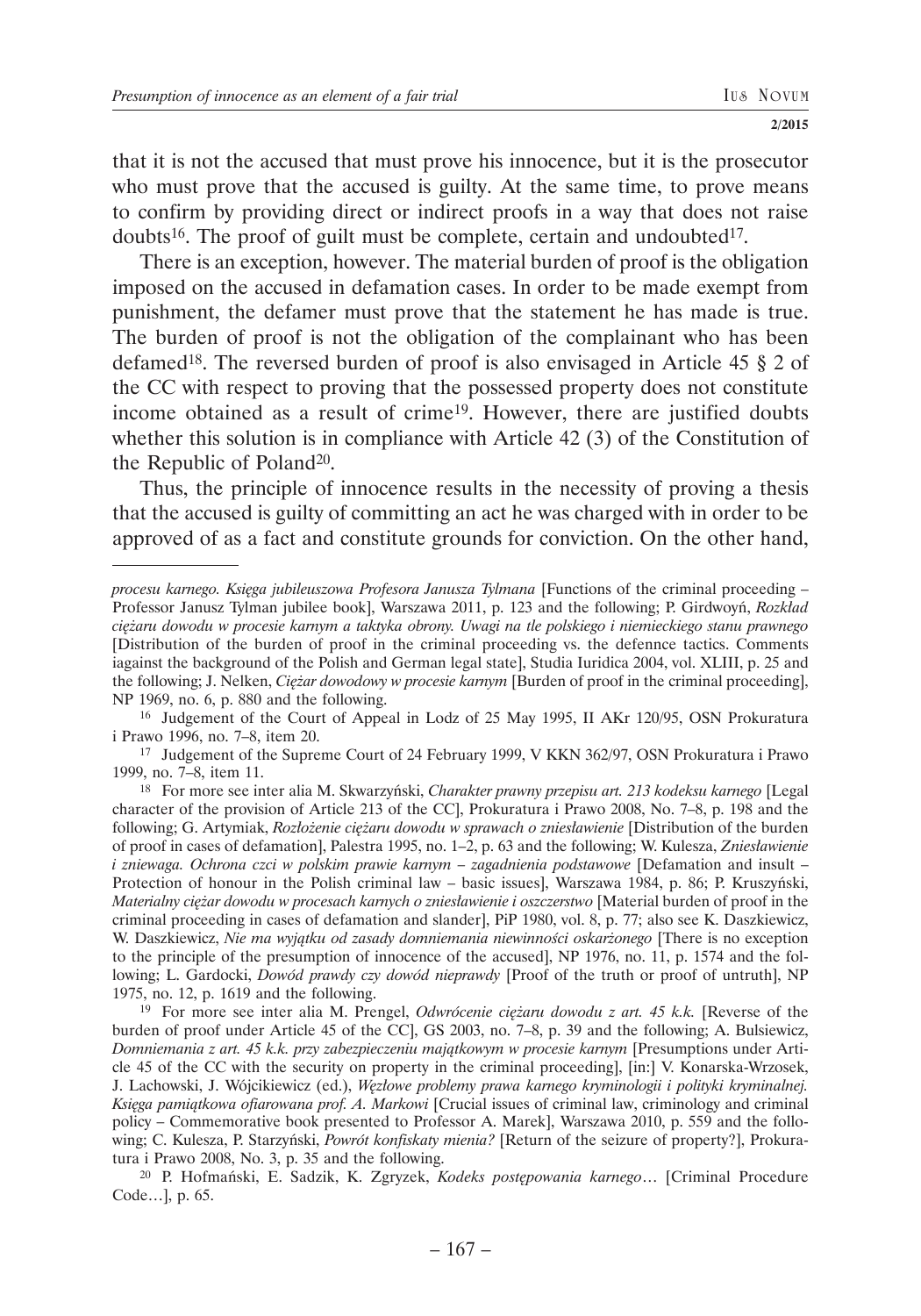the condition for acquittal is not proving the thesis of the accused's innocence. The acquittal should take place in the event the accused's innocence has been proved as well as in case, although it has not been proved, his guilt has not been proved either. Presumption of innocence does not require proving; this is the refutation of the presumption of innocence that requires proving21. It must be emphasised that for many reasons the legal virtue of acquittal is the same because Polish criminal procedure law does not envisage the so-called indirect sentences, i.e. retaining a person in a state of constant suspicion (*absolutio ab instantia*)22.

We should fully approve of the opinion that, in the proceeding in connection with claims for damages and redress for undeserved temporary arrest, while establishing facts whether there are grounds for recognising arrest as undoubtedly undeserved, one cannot differentiate acquittal sentences that are bases for claims. Due to the principle of innocence, sentence validity and the liability of the State Treasury as a risk, it is unimportant whether the sentence resulted from the lack of commission or guilt, or is a result of indelible doubts or a lack of sufficient proofs to prove the liability of the accused23.

According to the principle *nemo se ipsum accusare tenetur*, the accused does not have to prove his innocence nor is he obliged to provide the proofs of his innocence (Article 74 § 1 of the CC). Thanks to the protection provided by the principle of innocence, the mode of defence and the level of activeness in this respect are subject to his choice. The accused must not be made to provide evidence incriminating him. Its detection and procedural protection is the responsibility of law enforcement agencies and the prosecutor. The principle results in the right to refuse to answer interrogation questions (Article 175 § 1 of the CPC) or ban on the use of means of control of unconscious organism reactions as well as force or unlawful threat in the course of interrogation (Article 171  $\S$  4 of the CPC)<sup>24</sup>.

<sup>21</sup> Judgement of the Court of Appeal in Krakow of 29 December 2006, II AKa 234/06, KZS 2007, no. 2, item 32.

<sup>22</sup> Judgement of the Supreme Court of 28 March 2008, III KK 484/07, OSN Prokuratura i Prawo 2008, no. 9, item 10.

<sup>23</sup> Judgement of the Supreme Court of 13 June 200, V KKN 125/00, OSNKW 2002, no. 9–10, item 80, with a gloss by A. Bulsiewicz, OSP 2003, no. 5, item 63.

<sup>24</sup> T. Grzegorczyk, *Kodeks postepowania karnego. Komentarz* [Criminal Procedure Code – Commentary], vol. I, Warszawa 2014, p. 329; also see Z. Sobolewski, *Samooskarżenie w świetle prawa karnego (nemo se ipsum accusare tenetur)* [Self-incrimination in the light of criminal law (*nemo se ipsum accusare tenetur*)], Warszawa 1982; A. Lach, *Granice badań oskarżonego w celach dowodowych. Studium w świetle reguły nemo se ipsum accusare tenetur i prawa do prywatności* [Limit for the accused's examination for the purpose of evidence collection. A study in the light of the rule *nemo se ipsum accusare tenetur* and the right to privacy], Toruń 2010; P. Wiliński, *Zasada prawa do obrony w polskim procesie karnym* [Principle of the right to defence in the Polish criminal proceeding], Kraków 2006, p. 354 and the following; A. Wąsek, *O kilku aspektach reguły nemo se ipsum accusare tenetur de lege lata i de lege ferenda* [On a few aspects of the rule *nemo se ipsum accusare tenetur de lege lata* and *de lege ferenda*], [in:] J. Skupiński, J. Jakubowska-Hara, *Standardy praw człowieka a polskie prawo karne* [Human rights standards and the Polish criminal law],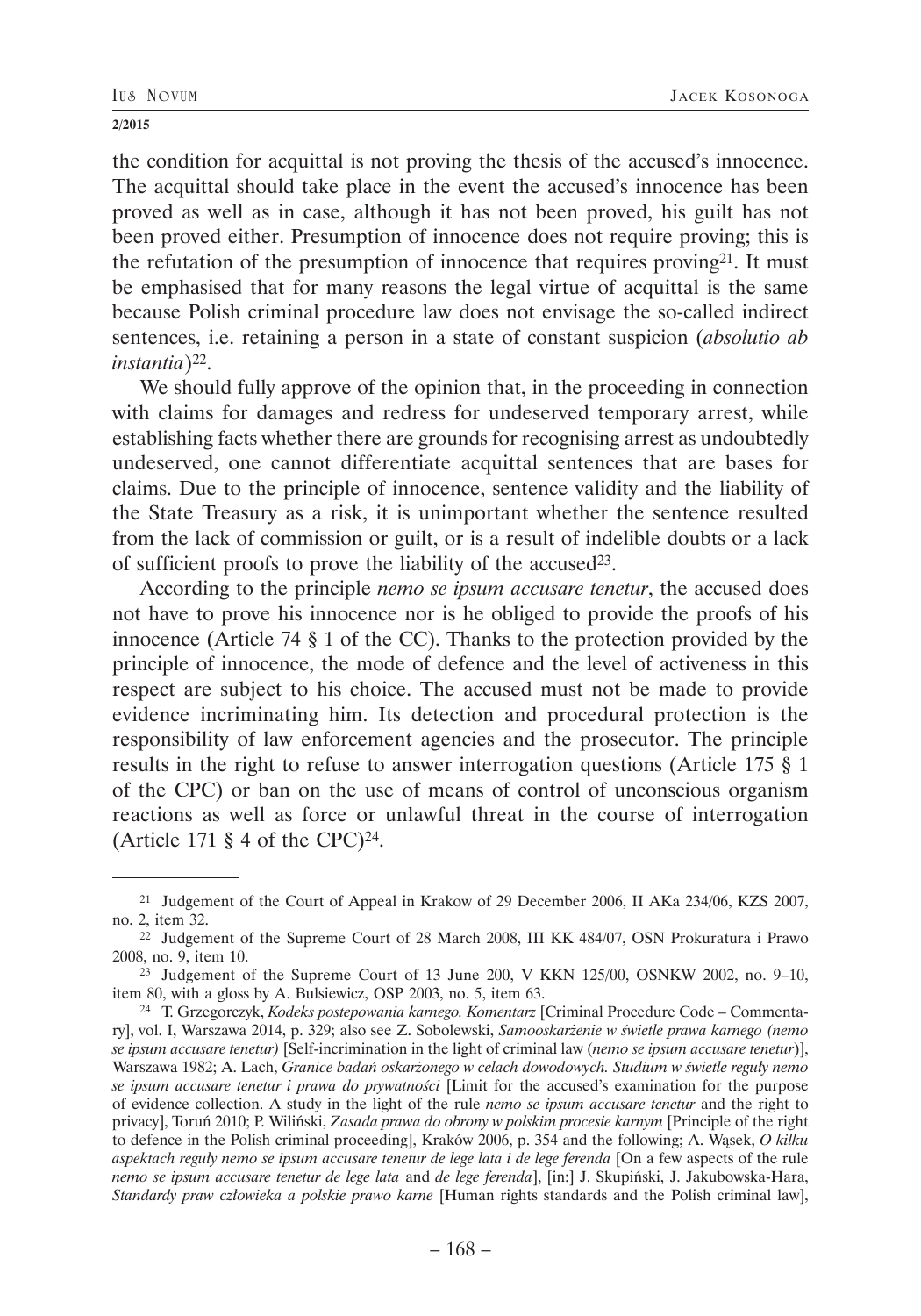If the accused, however, undertakes active defence, providing a version that is contrary to the prosecutor's, he accepts the burden of proving its credibility, or at least making his version relatively credible and thus, supporting it with evidence or information at least indirectly showing that it is possible that the actual course of events was like that25.

Since the assumption of innocence that is a binding principle in the area of criminal proceeding is to be undermined by the prosecutor proving the guilt of the accused, the court is not ex officio obliged to look for evidence supporting prosecution when that provided by the prosecutor is not sufficient to convict the accused, and he himself does not try to supplement that evidence<sup>26</sup>.

The distribution of the burden of proof does not influence, of course, general rules of evidence assessment. As a result, it is not possible to refer to the supposedly upset distribution of the burden of proof in the criminal proceeding (Article 5  $\S$  1 of the CPC and Article 74  $\S$  1 of the CPC) when the court's adoption of a version that is different from the one provided by the accused results from the fact that his version was not credible enough and other evidence provided in the case was in accordance with the so-called free assessment of evidence27. On no account can the court's statements providing critical assessment of the accused's explanations be interpreted as "a characteristic attempt to shift the obligation to provide evidence of his innocence onto the accused"28.

Taking into consideration the principle of the presumption of innocence and the rule *in dubio pro reo*, the adoption of a broader perspective is justified. Thus, such is the generalisation that not only the issue of guilt but all the other circumstances and adequate findings unfavourable for the accused must be proved, however, the fact that the evidence of unfavourable circumstances was not proved may constitute grounds for the recognition of circumstances favourable for the accused<sup>29</sup>. On the other hand, the judicial decisions indicate that deficiencies of incriminating evidence cannot be treated in the same way as the deficiencies of acquitting evidence. Due to the fact that the condition *sine qua non* of the conviction of the accused is the proof that he committed the crime,

Warszawa 1995, p. 239 and the following; B Nita, *Konstytucyjne zakorzenienie zasady nemo tenetur se ipsum accusare* [Constitutional roots of the principle *nemo tenetur se ipsum accusare*], [in:] J. Skorupka (ed.), *Rzetelny proces karny. Księga jubileuszowa Profesor Zofii Świdy* [Fair trial – Professor Zofia Świda jubilee book], Warszawa 2009, p. 220 and the following.

 $25$  Judgement of the Court of Appeal in Warszawa of 28 May 2012, II AKa 122/12, KZS 2012, no. 10, item 63.

<sup>26</sup> Judgemment of the Court of Appeal in Katowice of 8 March 2007, II AKa 33/07, OSN, Prokuratura i Prawo 1007, No. 11, item 23.

<sup>27</sup> Judgement of the Supreme Court of 24 March 2003, V KK 197/02, LEX no. 77450, decision of the Supreme Court of 20 September 2006, II KK 327/05, Lex no. 202149, decision of the Court of Appeal in Lublin of 29 April 2009, II AKa 63/09, KZS 2009, no. 7–8, item 90.

<sup>28</sup> Decision of the Supreme Court of 4 February 2002, IV KKN 430/01, Lex no. 53032.

<sup>29</sup> M. Cieślak, *Polska procedura karna. Podstawowe założenia teoretyczne* [Polish criminal procedure – Basic theoretical assumptions], Warszawa 1984, p. 351, also see decision of the Supreme Court of 18 December 2008, V KK 267/08, Lex no. 485030.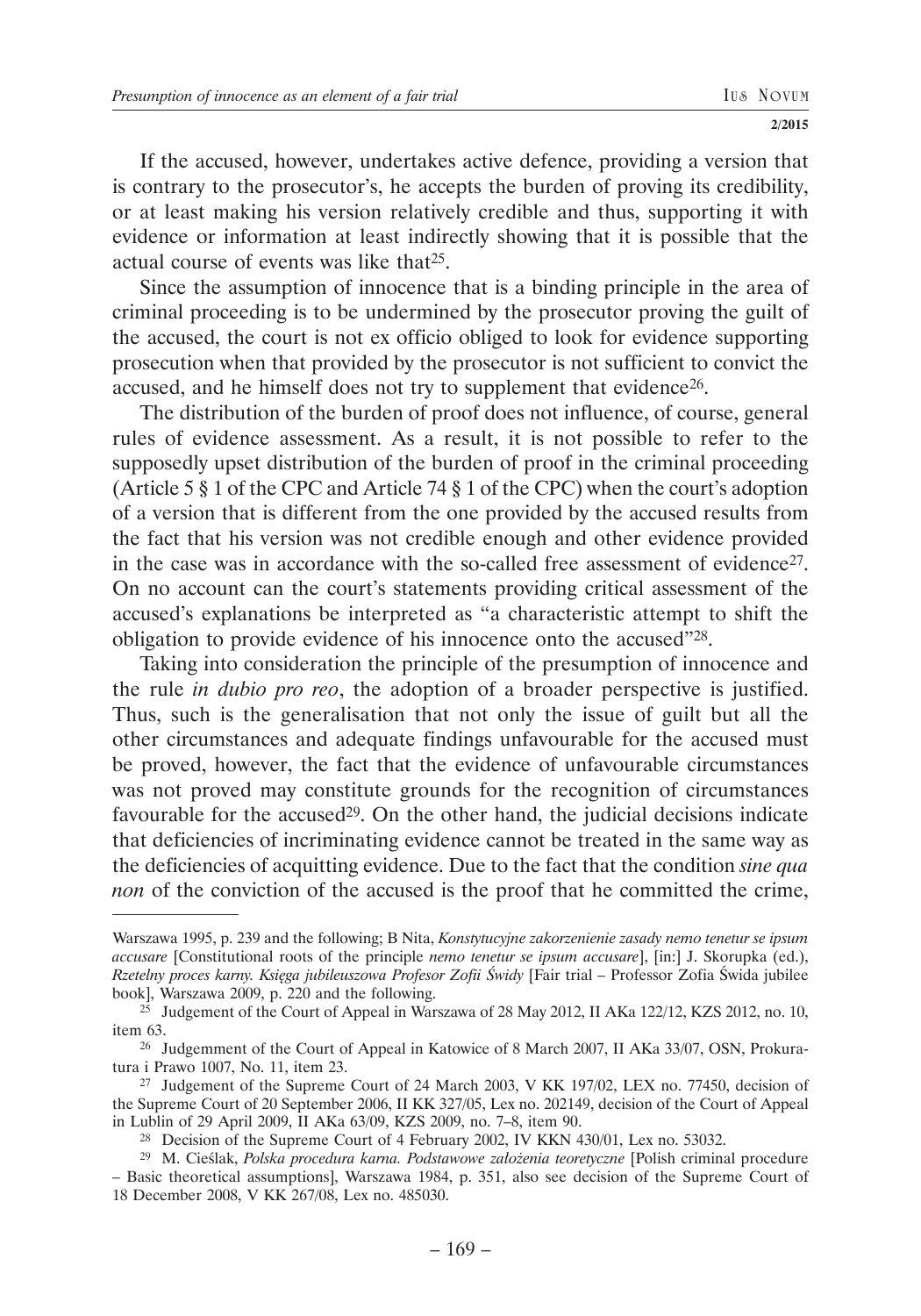the discrepancies in the sphere of acquitting evidence is never balanced by the discrepancies in the scope of incriminating evidence. If the latter are internally contradictory, it is of basic and spontaneous importance whether, *in concreto*, the scope and character of these contradictions does not exclude the possibility of recognizing this evidence as grounds for conviction.30.

## **3.3. Use of coercive measures towards a person who is subject to the principle of the presumption of innocence**

The principle of the presumption of innocence cannot be identified with a ban on the use of whatever proceeding-related coercive measures before the court issues a valid judgement pronouncing guilt. Such an assumption would repeatedly paralyse the criminal proceeding. From a clearly pragmatic point of view, the proceeding entities cannot be deprived of legal measures enabling them to efficiently conduct the proceeding, especially if the accused unlawfully impedes its course. It concerns not only such preventive measures as temporary arrest but also other actions interfering in the sphere of the rights and freedoms of the accused, such as detention (Article 244 of the CPC), psychiatric observation (Article 203 § 2 of the CPC), supervision and recording of telephone conversations (Article 237i of the new CPC) or security on property (Article 291i of the new CPC)31.

Temporary arrest may raise most controversies because it consists in depriving a person of the right to freedom while the guilt has not been yet proved and pronounced in a valid court sentence, i.e. – in the light of the principle of the presumption of innocence – when the person is innocent. Court judgements justifiably state that the principle of the presumption of innocence does not contradict the use of temporary arrest towards the accused as its constitutional sense of recognizing everybody as innocent unless their guilt is pronounced in a valid court sentence is expressed in fact in the shift of the obligation to prove it onto the prosecutor in the course of the criminal proceeding, which is not the same as the requirement to show that there is a big probability of having committed a crime being a condition for the use of a particular preventive measure32. Thus, because of pragmatic reasons, the principle of the presumption of innocence is limited in connection with temporary arrest. Because if the measure were not used, the substantial issue for the proceeding – the substantiation of the indictment – would not be possible to get examined. The accused would have

<sup>30</sup> Decision of the Supreme Court of 1 March 2004, II KK 271/03, OSNwSK 2004, item 425, judgement of the Supreme Court of 28 September 1995, III KRN 88/95, OSNKW 1995, vol. 11–12, item 77.

<sup>&</sup>lt;sup>31</sup> On this issue see judgement of the Constitutional Tribunal of 6 September 2004, SK 10/04, OTK – A 2004, no. 8, item 80.

<sup>32</sup> Decision of the Court of Appeal in Katowice of 2 April 2003, II AKz 268/03, OSN Prokuratura i Prawo 2004, no. 1, item 22.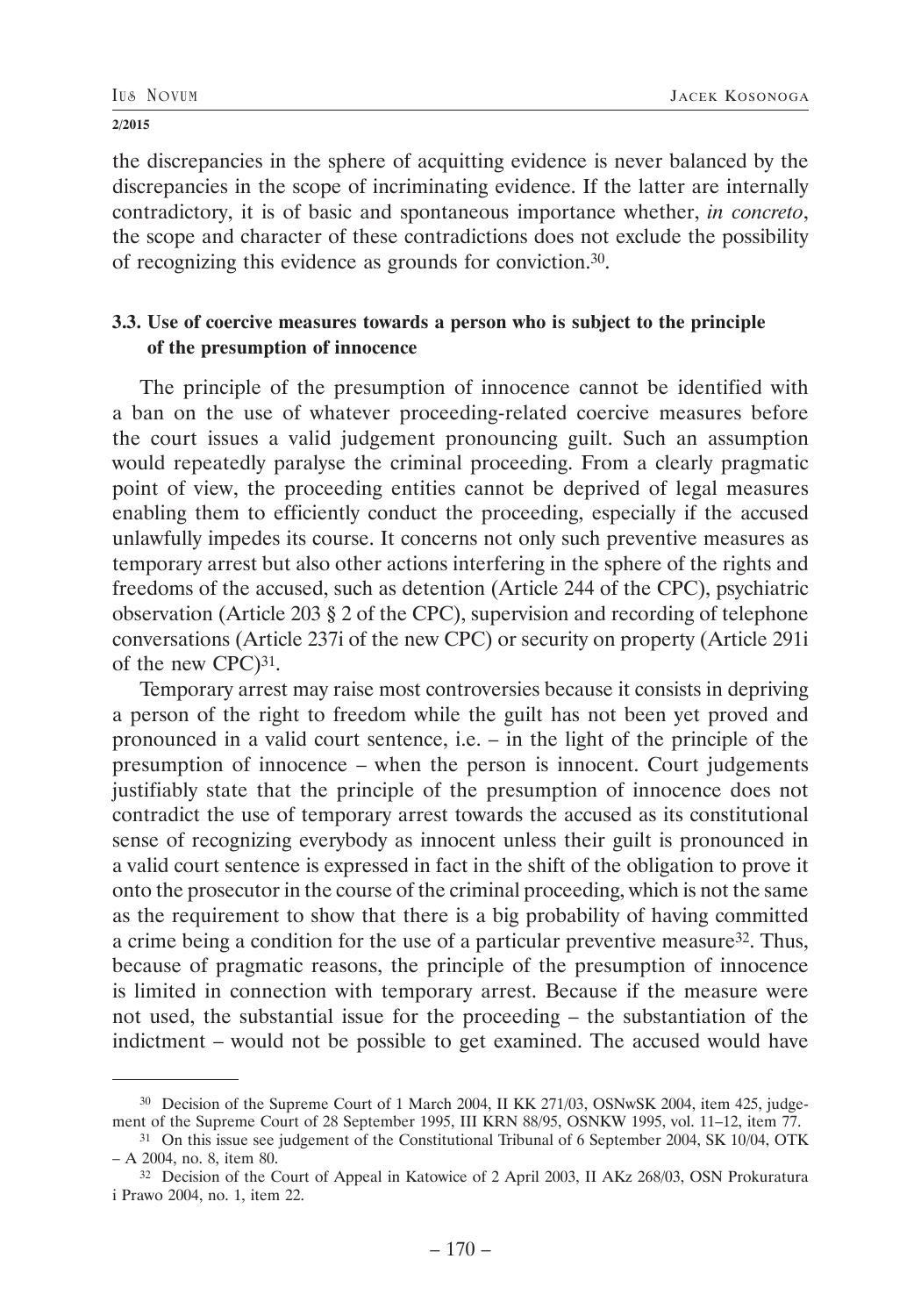opportunities to freely and without consequences hamper the proceeding, which is prevented with the use of temporary arrest<sup>33</sup>.

Temporary arrest cannot, however, constitute criminal penalty anticipation and should be used *ultima ratio*, and not as a repressive measure. The legislator unambiguously exposes the extraordinary character of isolation as a preventive measure and introduces the so-called directive of moderation (Article 257 § 1 of the CPC); defines negative rationale behind its use (see Article 259 of the CC, Article 264 of the CPC) and imposes on the proceeding entity an obligation to constantly revise the grounds for maintaining the measure (Article 253 § 3 of the CPC). Psychiatric observation was treated similarly, in which case the maximum detention period was determined and isolation when it concludes is inadmissible (Article 203 of the CPC). The decision to make courts competent to decide on the use of this measure as well as the constitutional requirement of supervision of other detention decisions by courts (Article 41 (1) of the Constitution of the Republic of Poland; see Article 246 of the CPC) are important guarantees in this field. These regulations take into consideration the need to minimise the interference of criminal procedures into the sphere of human rights and freedoms of the person who is subject to the presumption of innocence.

## **3.4. Cancellation of a probation measure because of crime commission vs. presumption of innocence**

In the context of the principle of the presumption of innocence, there can be some doubts in connection with the re-launch of the proceeding that was conditionally discontinued, the order to execute the conditionally suspended penalty or the cancellation of the former exemption form the execution of the rest of penalty. The situation when the grounds for the cancellation of further use of a probation measure are constituted by a violation of law that is a crime raises most controversies (Article 68 § 2 of the CC, Article 75 § 2 of the CC, Article 160 § 1 point 4 of the Penalty Execution Code – PEC). The controversies concern the issue whether the rationale for this decision requires a valid verdict on crime commission.

In the literature on criminal law, there is a polarisation of opinions on this matter. According to some experts, the commission of crime, as a type of manifestation of the violation of the legal order, must be stated in a valid verdict34.

<sup>33</sup> Decision of the Court of Appeal in Krakow of 23 July 2003, I AKz 300/03, KZS 2003, no 7–8, item 60, decision of the Court of Appeal in Katowice of 16 July 2008, II AKz 514/08, KZS 2008, no. 9, item 62, decision of the Court of Appeal in Katowice of 16 July 2008, II AKz 514/08 KZS 2008, no. 9, item 62, decision of the Supreme Court of 3 August 2011, III KK 79/11, Lex no. 955018.

<sup>34</sup> J. Skupiński, *Rażące naruszenie porządku prawnego jako podstawa odwołania środka probacyjnego* [Serious violation of legal order as grounds for cancellation of a probation measure], [in:] A. Michalska-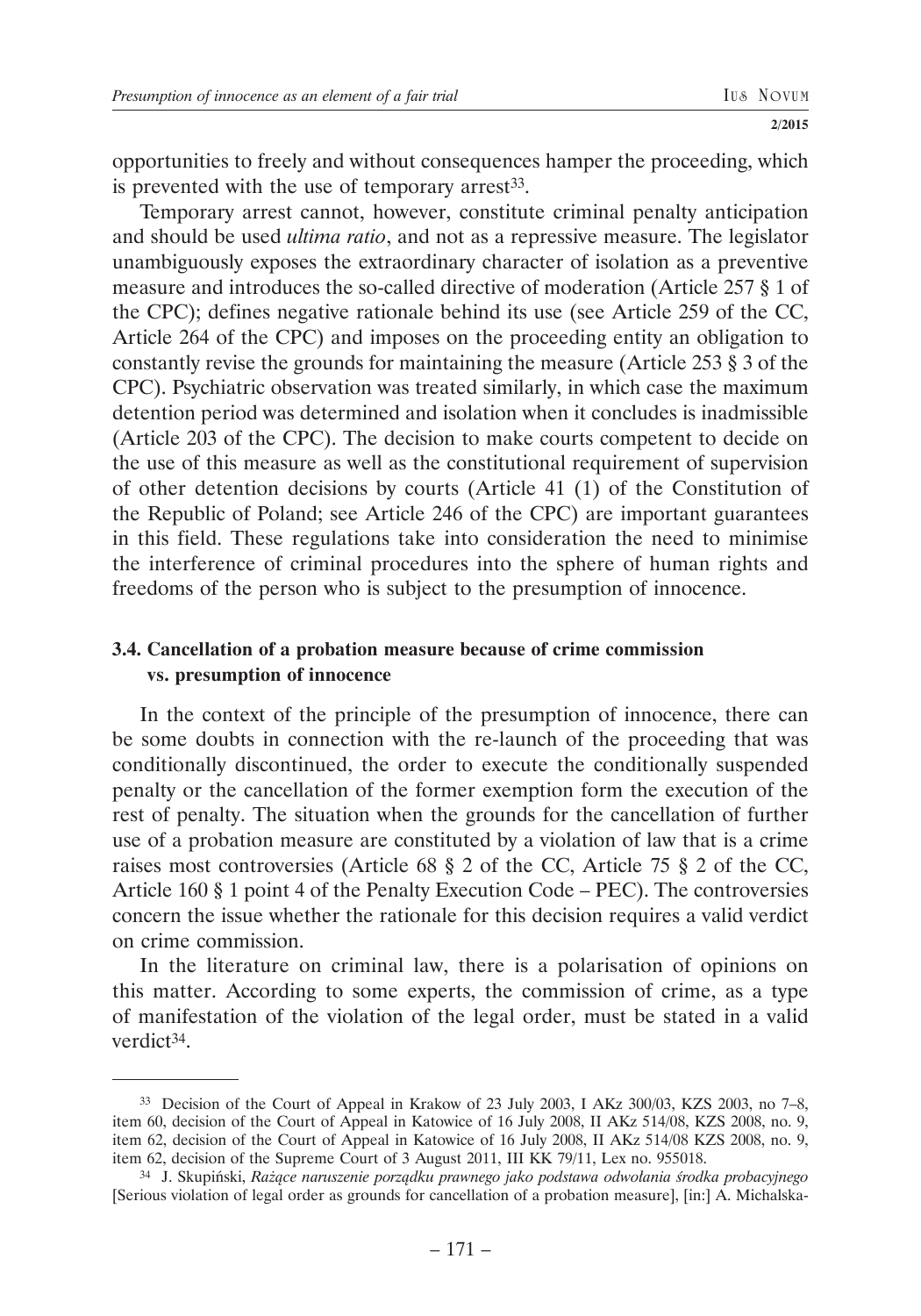Other authors support the opposite thesis. This standpoint is mainly based on the linguistic interpretation. The discussed provisions – unlike other regulations of the CC (e.g. Article 68 § 1 of the CC, Article 75 § 1 of the CC, Article 148 § 3 of the CC) – do not lay down a requirement of validity. It is also mentioned that because the lengthiness of proceedings, it is unrealistic to obtain a valid sentence in case of crimes committed during the probation period. Another argument that is also quoted is jurisdictive independence that a criminal court has<sup>35</sup>.

These are serious and quite important arguments. However, it seems the guarantee role of the principle of the presumption of innocence, especially in its constitutional and international aspect, allows for going beyond the borders of the linguistic interpretation36. It is necessary to approve of the opinion that if a court wants to make use of the possibilities laid down in Article 68 § 2 of the CC, Article 75 § 2 of the CC and Article 160 § 1 point 4 of the PEC, it cannot classify an act as a crime on its own, however, it must determine on its own if that act constitutes a serious violation of the legal order. Otherwise, such a court would expose itself to an accusation of the violation of the principle of the presumption of innocence from the constitutional point of view (Article 42 (3) of the Constitution of the Republic of Poland). One cannot, however, speak about the infringement of the internal aspect of the principle of the presumption of innocence in such a case because the cancellation of the decision to use probation measures does not mean it is the proceeding aimed at proving the guilt of the perpetrator. That is not connected with the use of repressive measures but with the verification of the former forecast and a statement whether the administered measures were justified37. Another argument against the conception that the valid verdict is not necessary for the recognition of a crime is the fact that such as assumption can result in a valid acquittal verdict in the criminal case that made grounds for the cancellation of the probation measure. This would mean that penal consequences were administered towards a person who in the prospect criminal proceeding in connection with a crime committed at the time of probation was found innocent.

<sup>-</sup>Warias, J. Nowikowski, J. Piórkowska-Flieger (ed.), *Teoretyczne i praktyczne problemy współczesnego prawa karnego. Księga jubileuszowa dedykowana profesorowi Tadeuszowi Bojarskiemu* [Theoretical and practical problems of the contemporary criminal law – Jubilee book for Professor Tadeusz Bojarski], Lublin 2011, p. 316 and 319; T. Kozioł, *Warunkowe umorzenie postępowania karnego* [Conditional termination of the criminal proceeding], Warszawa 2009, p. 231 and the following. A. Zoll, [in:] A. Zoll (ed.), *Kodeks karny. Część ogólna. Komentarz* [Criminal Code – General issues – Commentary], vol. I, Warszawa 2012, p. 973.

<sup>35</sup> K. Indecki, A. Liszewska, *Prawo karne materialne. Nauka o przestępstwie, karze i środkach karnych*, [Criminal material law – The study of crime, penalty and penal measures], Warszawa 2002; R. Skarbek, [in:] M. Królikowski, R. Zawłocki (ed.), *Kodeks karny. Komentarz. Część ogólna* [Criminal Code, Commentary, General Issues], vol. II, 2010, p. 446 and p. 474; P. Hofmański, L.K. Paprzycki, [in:] M. Filar (ed.), *Kodeks karny. Komentarz* [Criminal Code – Commentary], Warszawa 2012, pp. 406–407; A. Marek, *Kodeks karny. Komentarz* [Criminal Code – Commentary], Warszawa 2010, p. 225, p. 240; A. Tęcza-Paciorek, *Zasada domniemania niewinności*… [Principle of the presumption of innocence…], pp. 284–285, p. 288.

<sup>36</sup> Compare resolution of the Supreme Court of 20 June 2000, I KZP 14/00, OSNKW 2000, no. 7–8, item 59.

<sup>37</sup> W. Wróbel, *O dwóch aspektach*… [On two aspects…], p. 330.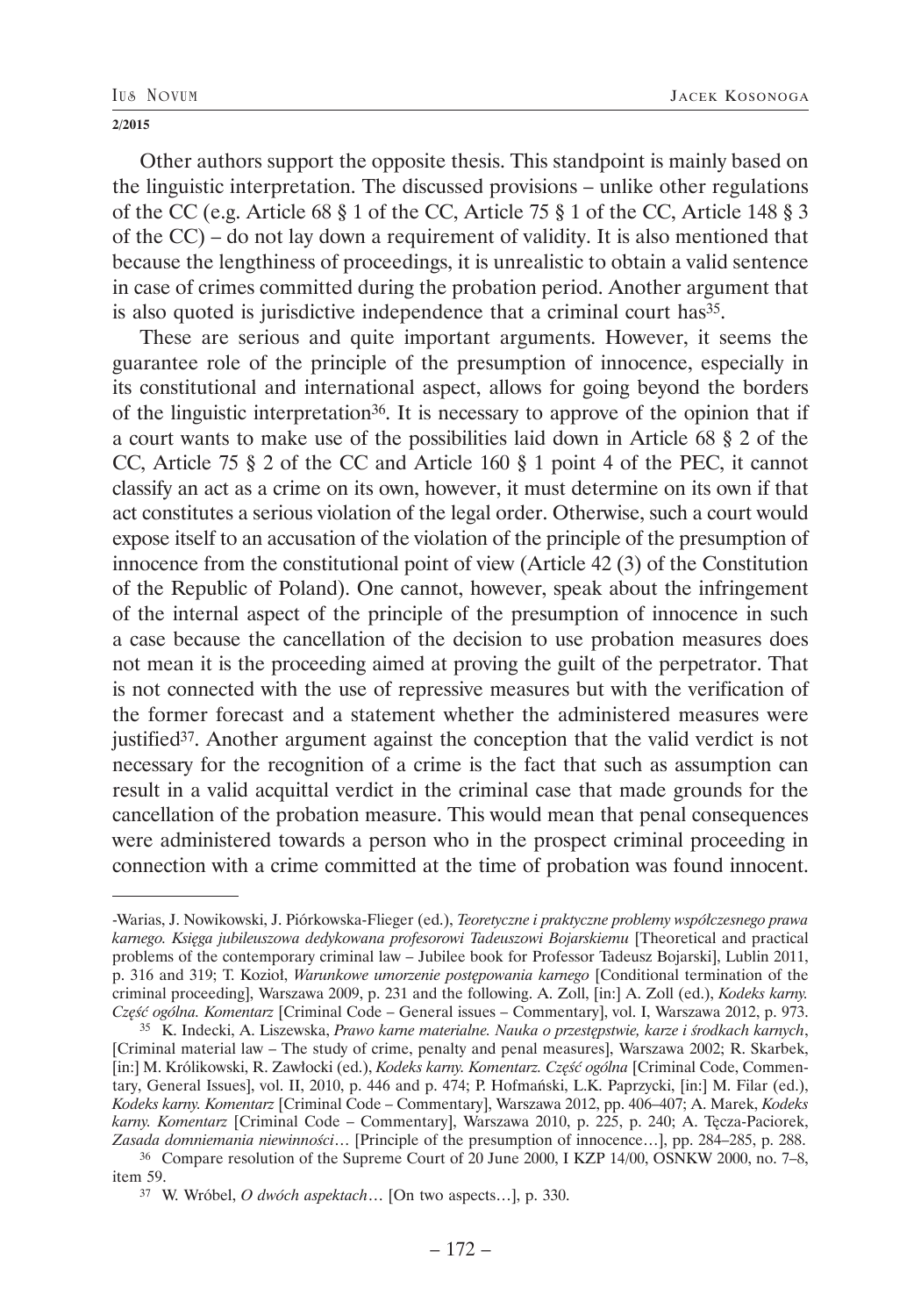### **3.5. Infringement of the presumption of innocence**

The infringement of the principle of the presumption of innocence may result in serious consequences for the criminal proceeding. It is justifiable to say that the statement made by the court issuing the sentence that the accused did not prove his claims, which in case they were sufficiently substantiated would quash criminality of his conduct, and thus the recognition of the version of circumstances unfavourable for the accused, constitute a serious infringement of criminal procedure provisions that have influence on the contents of the judgement as referred to in Article 463a of the former CPC and Article 523 of the CPC, because it means the shift of the burden of proof and proving innocence onto the accused, which is in contradiction to the principle of the presumption of innocence and the related principle of the burden of proof, which in the Polish criminal proceeding is the prosecutor's obligation<sup>38</sup>.

Another infringement of the principle of the presumption of innocence is the assumption that sentencing is also influenced by acts other than only those the accused was charged with and that were not the subject matter of the valid sentence. Although it is true that sentencing may be influenced by the circumstances that characterize the perpetrator and not only the act being the subject of the proceeding, attributing to the accused – with unfavourable consequences for sentencing – other acts with criminal features that are not the subject of the proceeding and were not pronounced in other verdicts constitutes an attempt to bypass the principle of the presumption of innocence39.

The infringement of the principle of the presumption of innocence may be also connected with the institution of peremptory challenge of judge for cause of bias (Article 41 § 1 of the CPC). Court judgements highlight that if in a particular case judges, against the principle of the presumption of innocence, adjudicated earlier in the separate proceeding carried out in accordance with Article 387 of the CPC that drugs had been trafficked in cooperation with the convict who definitely denied committing the acts he was accused of, the adjudicating judges should demand exclusion from the current case. As it did not happen, as well as it was not done ex officio – in the opinion of the Supreme Court – the judges' involvement in the first instance proceeding sentencing was a serious infringement of Article 41 § 1 of the CPC40.

<sup>38</sup> Judgement of the Supreme Court of 13 October 1999, II KKN 297/97, OSN Prokuratura i Prawo 2000, no. 3, item 15.

<sup>39</sup> Judgement of the Supreme Court of 23 July 2009, III KK 39/09, Lex no. 518144.

<sup>40</sup> Judgement of the Supreme Court of 16 January 2008, IV KK 392/07, OSN Prokuratura i Prawo 2008, no. 5, item 9.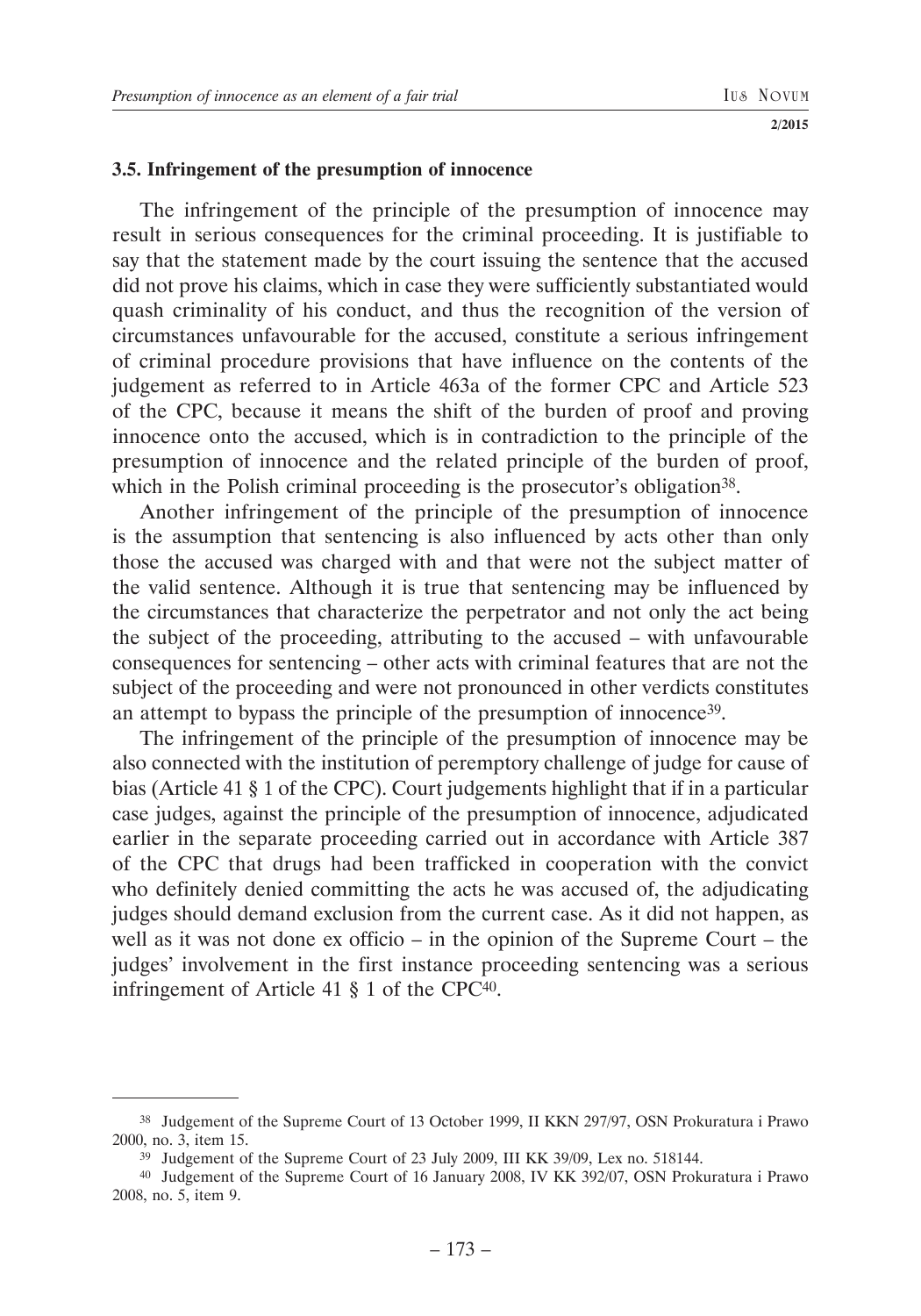## **4. Presumption of innocence in a non-trial context**

Taking into account general importance of the principle of the presump-tion of innocence for the legal system, especially its broad treatment in Article 42 (1) of the Constitution of the Republic of Poland, there are no grounds for narrowing the scope of its influence only to the proceeding-related aspects. There is no doubt that the principle of the presumption of innocence is addressed to the entities involved in the criminal proceeding. These include not only courts but also prosecutors, Police and other law enforcement officers conducting the preparatory proceeding. Guarantees resulting from the presumption of innocence should be understood, however, in a broader sense and be also applied at a non-trial level. From this point of view, the presumption of innocence should be applied to every person, institution, organisation and even broader – the whole society, which is obliged to treat the accused as innocent until his guilt is proved and pronounced in a valid sentence.

### **4.1. Presumption of innocence in press laws**

Broad treatment of the principle of the presumption of innocence is especially important in connection with press activities. Trial reporting is of key importance. It concerns compliance with the principle of the presumption of innocence in press reports, articles and columns as well as radio and television discussions concerning given trials. It is connected with the necessity to use adequate terminology (e.g. arrest, suspect, accessed, convicted, not yet valid sentence etc.) and avoid terms that prejudge the guilt or are pejorative.

The provisions of Act of 26 January 1984 on the Press Laws<sup>41</sup> guarantee that to a certain extent. In accordance with Article 13 (1) of the PL, it is forbidden to express opinions on the adjudication in the criminal proceeding before the issue of the first instance sentence. This does not mean a ban on the provision of information about the trial but on the judgement, which – in accordance with the dictionary definition – should be understood as expressing conviction, opinion about something, speaking about a person's or an object's values, virtues<sup>42</sup>. Thus, it is inadmissible to speculate about the guilt of the accused in press texts before the first instance sentence is issued. It is rightly highlighted that the ban laid down in Article 13 (1) of the PL is not violated in case a trial report informs about serious defaults in the court proceeding, e.g. the lengthiness of the proceeding, the judge being unprepared, a lack of culture, an omission of some evidence, however under the condition that highlighting these and similar

<sup>41</sup> Journal of Laws No. 5 item 24 as amended.

<sup>42</sup> S. Dubisz, *Uniwersalny słownik języka polskiego* [Universal Dictionary of the Polish Language], Warszawa 2003, vol. III, pp. 237–238.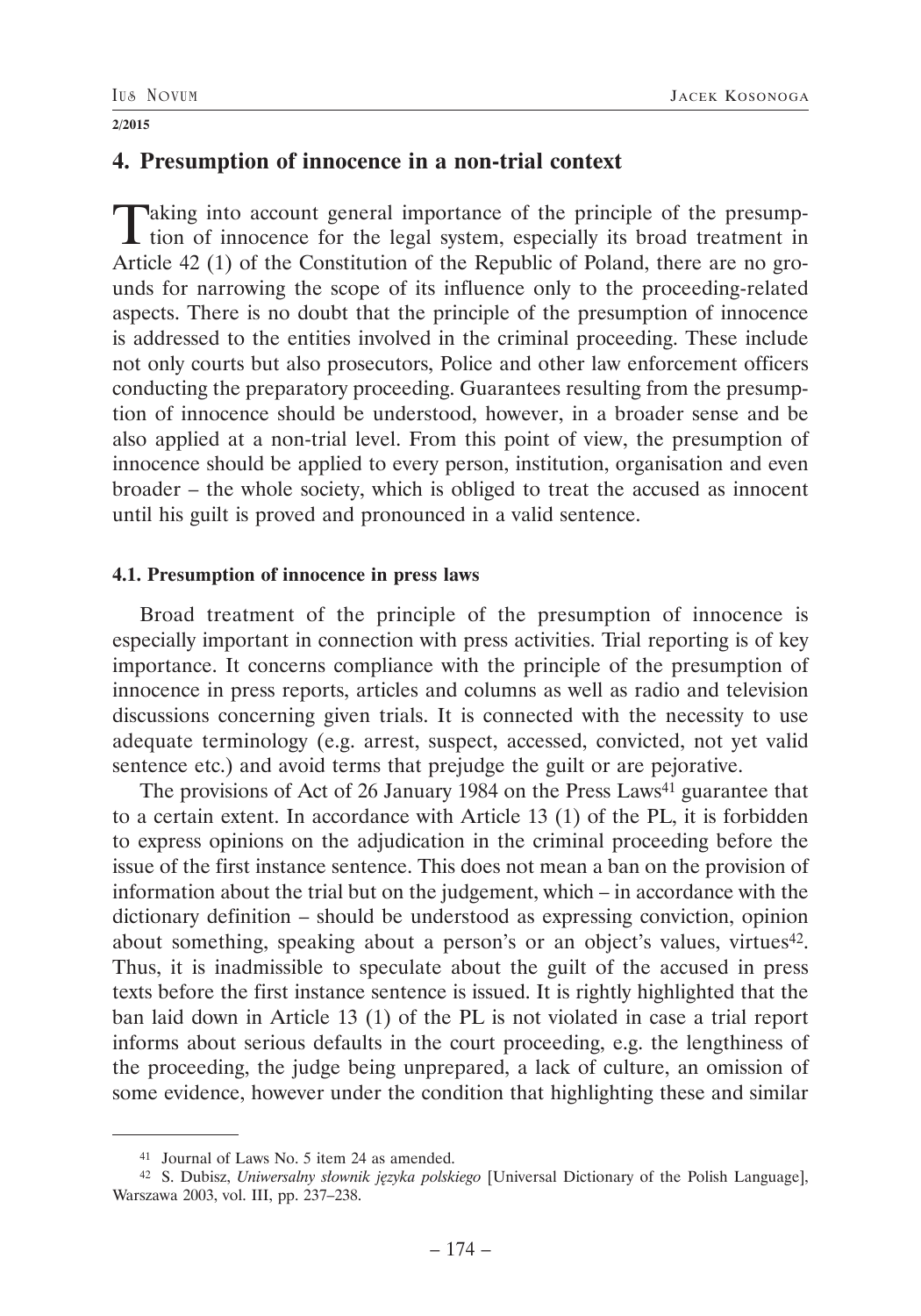facts a journalist refrains from expressing his opinions concerning the result of the trial<sup>43</sup>

The violation of the ban on expressing press opinions on the judgment in the criminal proceeding before the first instance court sentence is issued may constitute grounds for demanding that the journalist publish a correction notice under Article 31 of the PL. Apart from that, every accused is protected by civil law with respect to personality rights, including mainly such virtues as honour, a name or a pseudonym, or an image (Article 23 of the Civil Code)44.

Regardless of the above-mentioned issues, it is also inadmissible to publish personal data and the image of persons against whom a preparatory or court proceeding is carried out unless the persons give their consent to do that (Article 13 (2) of the PL) or the prosecutor or court give their consent to do that because of an important social reason (Article 13 (3) of the PL). There must be sufficiently important reasons for the consent to publish personal data and an image. These can e.g. include the need to prevent further criminal activity of the accused, the establishment of new fact by law enforcement agencies or obtaining evidence, as well as the implementation of the educational function of the criminal proceeding or warning and appeasement of public opinion<sup>45</sup>.

The evident strengthening of the position of the accused in this area resulted from Act of 19 August 2011 amending Act on the Press Laws46. The amendment to the Press Laws resulted from the judgement of the Constitutional Tribunal of 18 July 201147 and concerned the introduction of a possibility of filing a complaint to court about the prosecutor's consent to reveal personal data and an image of persons against whom a preparatory proceeding is carried out<sup>48</sup>.

<sup>43</sup> J. Sobczak, *Dziennikarz – sprawozdawca sądowy. Prawa i obowiązki* [Journalist – Court reporter – Rights and duties], Warszawa 2000, p. 184.

<sup>44</sup> For more see A. Szpunar, *Ochrona dóbr osobistych* [Protection of personality rights], Warszawa 1979, p. 162 and the following. Human honour and dignity are also subject under the protection of criminal law (see Article 212 of the CC and Article 216 of the CC).

<sup>45</sup> J. Sobczak, *Prawo prasowe. Komentarz* [Press Laws – Commentary], Warszawa 2008, pp. 525–526; A. Augustyniak, [in:] B. Kosmus, G. Kuczyński, *Prawo prasowe. Komentarz* [Press law – Commentary], Warszawa 2011, p. 228.

<sup>46</sup> Journal of Laws No. 205, item 1204.

<sup>47</sup> K 25/09, OTK-A 2011, no. 6, item 57.

<sup>48</sup> For more on the topic of the relations between the principle of the presumption of innocence and the media see J. Sobczak, *Dziennikarz – sprawozdawca sądowy. Prawa i obowiązki* [Journalist – Court reporter – Rights and Duties], Warszawa 2000; D. Dölling, K.H. Gössel, S. Waltoś (ed.), *Relacje o przestępstwach i procesach karnych w prasie codziennej w Niemczech i w Polsce* [Reports on crime and criminal proceedings in the daily press in Germany and in Poland], Kraków 1997; S. Waltoś, *Prasa a wstępne stadium procesu karnego* [Press and the indicial stage of the criminal proceeding], Zeszyty Prasoznawcze 1968, No. 1, p. 30 and the following; *ibid.*, *Domniemanie niewinności w świecie mediów* [Presumption of innocence in the world of media], [in:] C. Kulesza (ed.), *System wymiaru sprawiedliwości a media* [System of justice administration vs. the media], Białystok 2009, pp. 9–22; P.K. Sowiński, *Zasada domniemania niewinności a wolność słowa* [Presumption of innocence vs. the freedom of speech], [in:] C. Kulesza (ed.), *System wymiaru sprawiedliwości*… [System of justice administration…], pp. 139–147; P. Starzyński, *Media a zasady procesowe i cele postępowania przygotowawczego* [Media vs. principles of proceeding and the aims of preparatory proceeding], [in:] C. Kulesza (ed.) *System wymiaru sprawiedliwości*…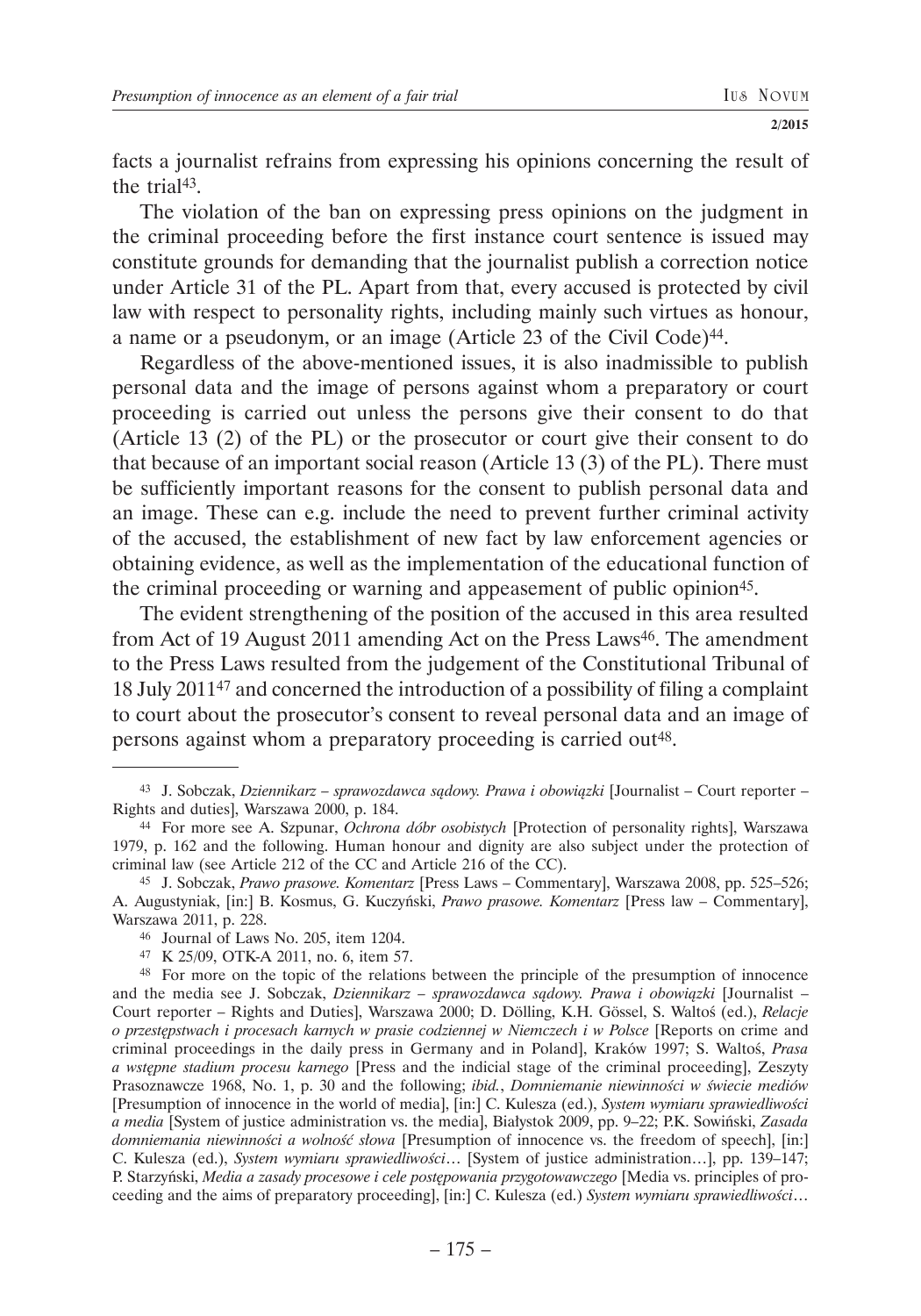### **4.2. Presumption of innocence and employment relationship**

The commission of a crime can influence employment relationship. Under Article 52 § 1 point 2 of the Employment Code, an employer may terminate an employment contract without notice by fault of an employee in case the employee within the period of employment commits a crime that precludes the continuation of his employment on the same post if the crime is obvious or was pronounced in a valid verdict. As the above information shows, a person who still has the right to the presumption of innocence may face employment consequences.

The grounds for the provision are challenged in the doctrine and there are suggestions that only a valid court sentence pronouncing the guilt shall constitute grounds for the termination of an employment contract. There are opinions that an employer should not have the freedom to assess whether a crime was committed and who committed it; there should not be such a possibility of bypassing the principle of the presumption of innocence49. However, the issue is probably more complicated. Firstly, the possibility of terminating an employment contract under Article 52 § 1 of the EC does not provide the employer with a freedom to take decisions. The commission of crime must be obvious, which is defined in a dictionary as without doubt, unquestionable, certain<sup>50</sup>. Thus, it is inadmissible to terminate employment relationship in ambiguous situations. Secondly, in the criminal proceeding, a much lower level of probability of committing a crime constitutes grounds for the use of much more painful measures, including arrest. For example, obviousness of crime commission is not required in order to apply temporary arrest; high probability is sufficient (Article 249 § 1 of the CPC in connection with Article 258 of the CPC). Thirdly, the introduction of the above-mentioned limitation would misrepresent *ratio legis* of the discussed institution. It is harmoniously emphasised in the doctrine that it concerns an accelerated mode of employment contract termination, which is not realistic in case of the requirement of a valid sentence pronouncing the commission of a crime51. It must also be noticed that in order to apply Article 52 § 1 point 2

<sup>[</sup>System of justice administration…], pp. 83–94; R. Broniecka, *Relacje prasowe a zasada obiektywizmu* [Press report and the principle of objectivism], [in:] C. Kulesza (ed.), *System wymiaru sprawiedliwości*… [System of justice administration…], pp. 237–246; M. Mozgawa, *Odpowiedzialność karna za przestępstwa prasowe* [Liability for press crimes], [in:] A. Siemaszko (ed.), *Prawo w działaniu* [Law in action], Instytut Wymiaru Sprawiedliwości, No. 5, Warszawa 2008, pp. 11–73; M. Bransztetel, *Zasada domniemania niewinności a media* [Principle of the presumption of innocence and the media], Prokuratura i Prawo 2006, no. 9, p. 54 and the following; P. Daniluk, *Konstytucyjność braku sądowej kontroli zezwolenia prokuratora na ujawnienie danych osobowych i wizerunku podejrzanego* [Constitutionality of the lack of court control over the prosecutor's consent to reveal personal data and the image of the accused], Ius Novum 2010, no. 3, p. 73 and the following.

<sup>49</sup> A. Tęcza-Paciorek, *Zasada domniemania niewinności*… [Principle of the presumption of innocence…], p. 73.

<sup>50</sup> S. Dubisz, *Uniwersalny słownik języka polskiego* [Universal Dictionary of the Polish Language], Warszawa 2003, vol. III, p. 76.

<sup>51</sup> See e.g. W. Muszalski, [in:] W. Muszalski (ed.), *Kodeks pracy. Komentarz* [Employment Code – Commentary], Warszawa 2009, s. 201; W. Sanetra, [in:] W. Sanetra, J. Iwulski, *Kodeks pracy. Komentarz*,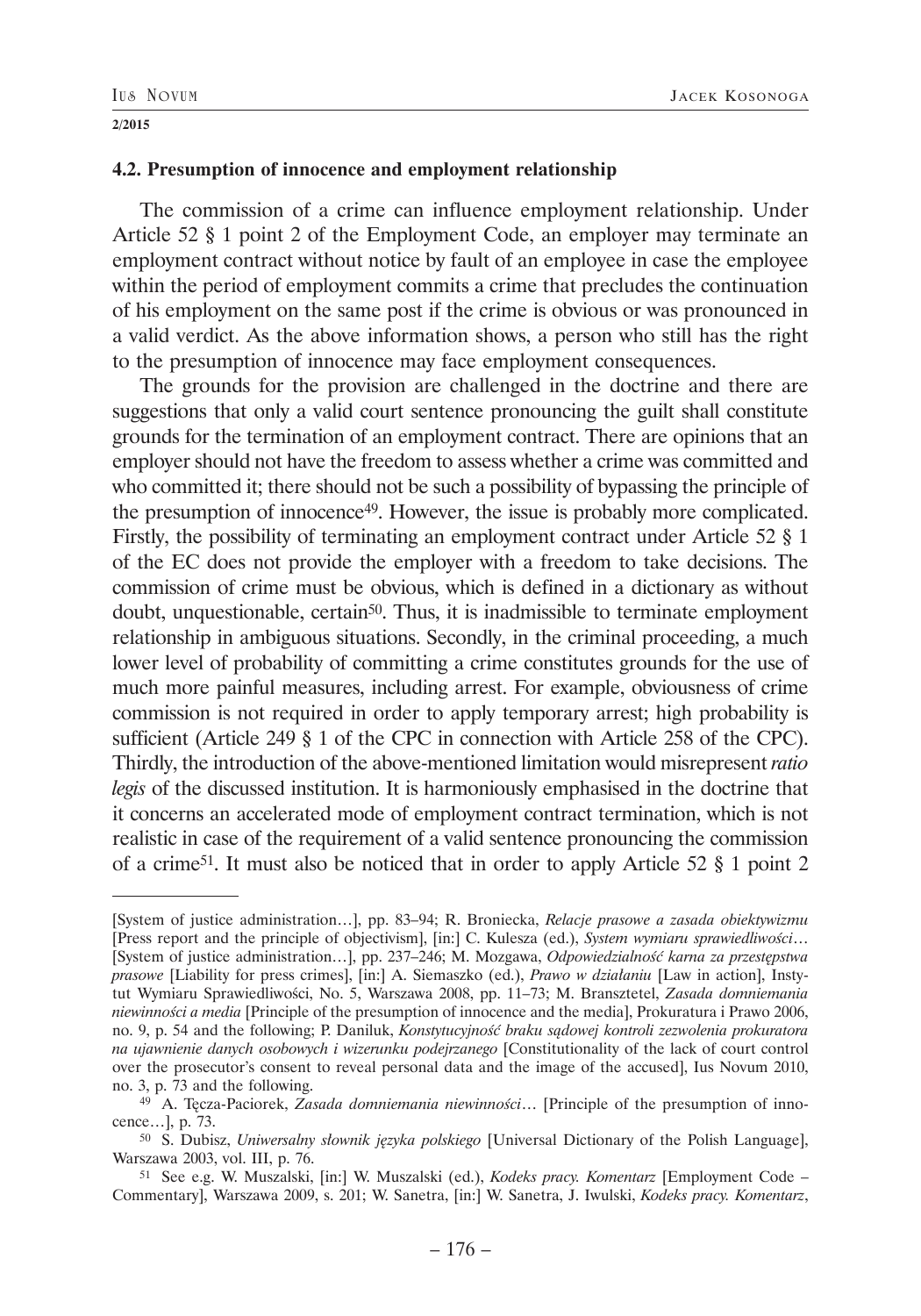of the LC, a conjunction of two conditions is required. Apart from obviousness of a crime, it is necessary to determine that its commission precludes his employment on the same post. From the point of view of guarantees for employees, claims in connection with the employment contract termination are also an important issue (Article 56 of the LC).

The solution adopted in Article 52 § 1 point 2 of the EC does not mean the system is incoherent<sup>52</sup>. The consequences resulting from the obviousness of a crime commission originate also from other provisions. For example, under Article 135 (2) of Act of 20 June 1997 on Road Traffic Code<sup>53</sup>, a police officer seizes a driving licence in case of justified suspicion that the driver committed a crime or offence for which a court may ban him from driving. The document may also be seized in case of justified suspicion that the driver is under the influence of alcohol or another substance acting in a similar way (Article 135 (1) point 1 letter a) as well as in case of suspicion that the driving licence was falsified or altered (Article 135 (1) point 1 letter c). The procedure may be applied towards a person who has not been even charged with the commission of a crime. On the other hand, a series of legal acts regulating the system give grounds for suspending a police officer in case a proceeding is initiated against him<sup>54</sup>, that is when there is no sufficiently substantiated suspicion that a given person performed the act, which obviously is not the same as obviousness of a crime commission. Moreover, as a rule, the suspension of a police officer for a fixed period constitutes grounds for his dismissal unless the reasons for the suspension have disappeared (see e.g. Article 41 (1) point 9 Act on the Police). Based on Act on the Police, an opinion dominates administrative court decisions that Article 41 (2) point 9 does not make the initiation of the officer's dismissal proceeding depend on the result of the criminal proceeding against him, and the assessment of the organs and the court does not concern the crime he is charged with but statutory reasons for dismissal from the Police. Thus it is not possible to refer to the principle of the presumption of innocence in connection with the reasons and procedure of dismissing officers. The principle of the presumption of innocence cannot be identified with the ban on the use of whatever legal measures until a valid sentence in the criminal proceeding is issued<sup>55</sup>.

Warszawa 2012, s. 431 and the following; K.W. Baran, *Zatrzymanie pracownika* [Retaining an employee], PiZS 1986, no. 4, p. 48 and the following; for more see T.J. Rybicki, *Rozwiązanie umowy o pracę bez wypowiedzenia na skutek popełnienia przestępstwa przez pracownika* [Employment contract termination without notice as a result of a commission of a crime by the employee], Warszawa 1977.

<sup>52</sup> Sic! A. Tęcza-Paciorek, *Zasada domniemania niewinności*… [Principle of the presumption of innocence…], p. 73.

<sup>53</sup> I.e. Journal of Laws of 2012 item 1137 as amended.

<sup>54</sup> E.g. Article 103 item 1 of Act of 27 August 2009 on the Customs Service (i.e. Journal of Laws of 2013, item 1404 as amended); Article 39 item 1 of Act of 6 April 1990 on the Police (Journal of Laws of 2011, No. 287 item 1687 as amended).

<sup>55</sup> Judgement of the Supreme Administrative Court of 16 February 2011, I OSK 1410/10, Lex no. 1070759, judgement of the Voivodeship Administrative Court in Kielce of 14 November 2007, II SA/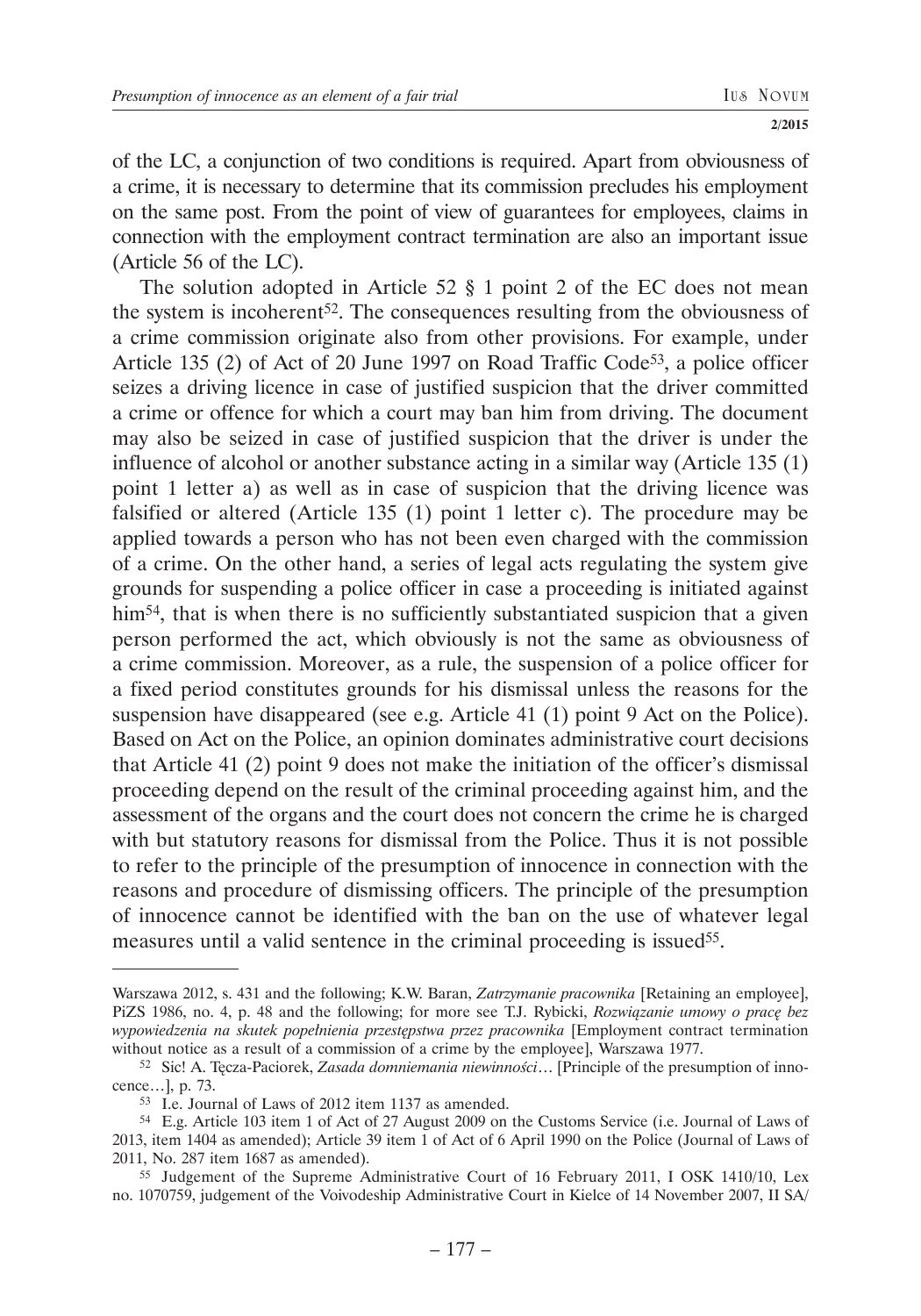### **4.3. Presumption of innocence vs. infringement of personality right**

As it was already mentioned in the non-trial context of the principle of the presumption of innocence, the protection of personality rights become especially important. The issue is often connected with parallel proceedings: the criminal and the civil one. It is rightly noticed that a court conducting a civil proceeding in accordance with the Code of Civil Procedure is not competent to adjudicate whether the plaintiff is guilty of causing an accident in which a man was killed. Only a criminal court is competent to examine the case. Thus, until the plaintiff is pleaded guilty of causing that accident in the course of the criminal proceeding and that guilt is pronounced in a valid sentence issued by a criminal court, a civil court conducting a case in the infringement of personality rights, is obliged to treat the plaintiff as innocent under Article 42 (3) of the Constitution of the Republic of Poland<sup>56</sup>.

### **PRESUMPTION OF INNOCENCE AS AN ELEMENT OF A FAIR TRIAL**

### **Summary**

The article discusses the issue of the presumption of innocence in the context of a fair criminal proceeding. The issue is analysed from two perspectives: the proceedingrelated one and the non-proceeding-related one. Within the former aspect, the role of the presumption of innocence in the criminal proceeding and the material burden of proof are discussed. The use of coercive measures towards a person who is subject to the presumption of innocence and the legal consequences of the violation of the presumption of innocence are analysed too. As far as the latter is concerned, the issues connected with the Press Laws, employment relationship and personality rights are under analysis.

# **DOMNIEMANIE NIEWINNOŚCI JAKO ELEMENT RZETELNEGO PROCESU KARNEGO**

### **Streszczenie**

W opracowaniu poruszono problematykę domniemania niewinności w kontekście rzetelnego procesu karnego. Zagadnienie to zostało przeanalizowane z dwóch perspektyw: procesowej oraz pozaprocesowej. W pierwszym aspekcie odniesiono się do

Ke 568/07, Lex no. 484944, judgement of the Voivodeship Administrative Court in Warszawa of 7 October 2009, II SA/Wa 746/09, Lex no. 573903.

<sup>56</sup> Decision of the Court of Appeal in Warszawa of 12 October 2011, I ACa 326/11, Lex no. 1120113.